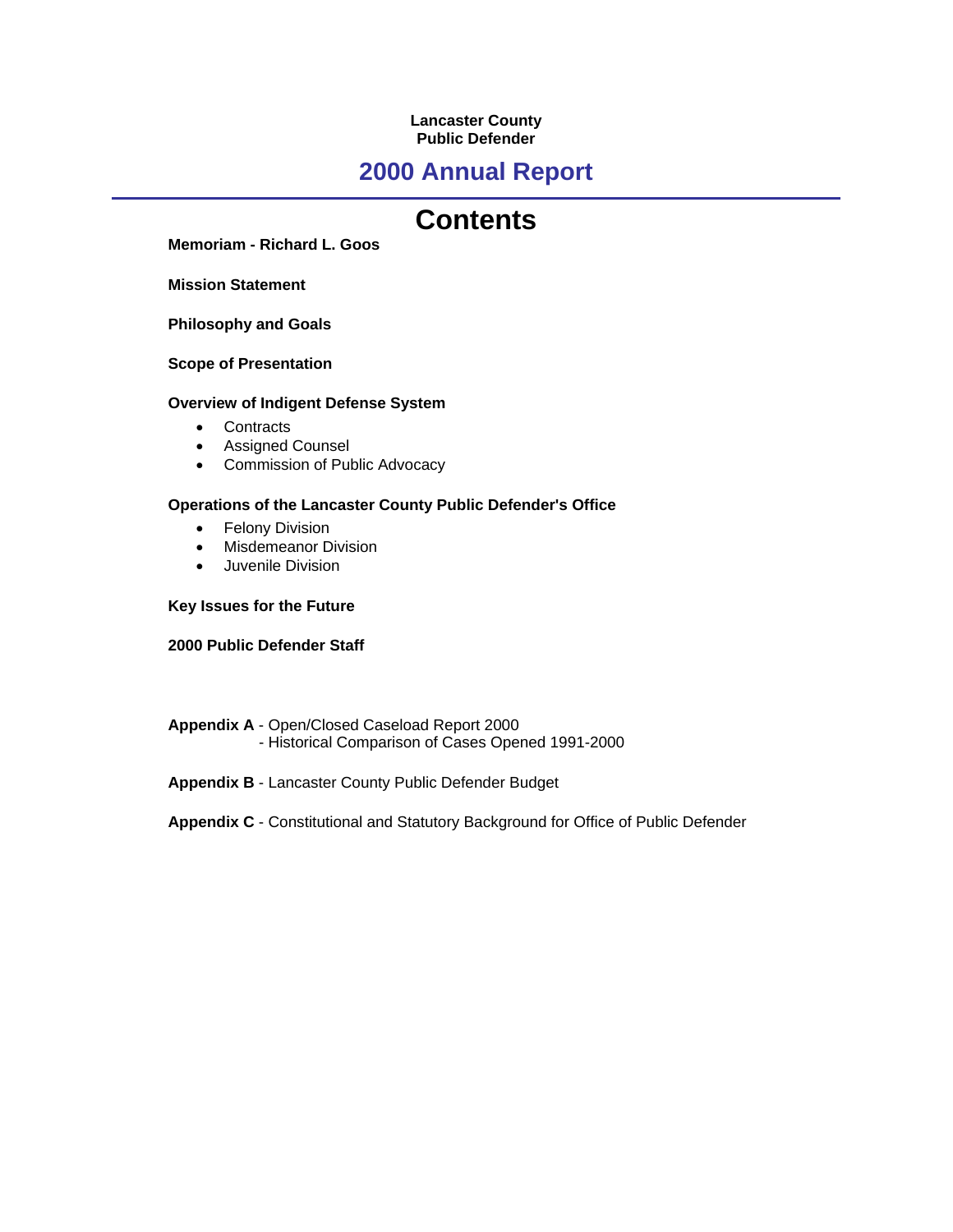

The Lancaster County Public Defender's Office completed its 29th year of operation in 2000. Coincidentally, former United States Attorney General, Janet Reno, was hosting her Second Annual Symposium on Indigent Defense, in Washington D.C. In reflecting back on her tenure as Attorney General, nothing short of "amazing" could describe the attention that she gave to indigent defense. Her fierce commitment to principles of fairness guided her in many of the programs and projects.

When is the last time one can remember an Attorney General of the United States talking about the importance of providing quality legal services to indigents in the criminal justice system? When is the last time such a person started projects dealing with such issues as the inadequate resources devoted to indigent defense and the conviction of innocent people? When was the last time the United States Department of Justice advocated the establishment of standards for improving the indigent defense system.

I was privileged to attend the Attorney General's symposium last summer, along with a team from Nebraska that included Jim Mowbray from the Nebraska Commission on Public Advocacy, Judge Wright of the Nebraska Supreme Court, Judge Luther of the District Court, Judge Foster of the County Court, and Bill Mueller and Linda Crump representing the Nebraska State Bar Association. One of the themes of the conference was the use of standards. As I write this, the Nebraska Legislature is considering a system for such standards in this state, an idea that originated at the Attorney General's Conference.

As an office, 2000 was a busy year and, in ways , a sad year. Mary Gehr, our long time office manager retired in September but promised to come see us once in a while. Dick Goos, one of the founding fathers of the office, died while on vacation in Mexico. This was a terrible shock to everyone and we will miss him dearly. This edition of our annual report is dedicated to his memory.

Dennis R. Keefe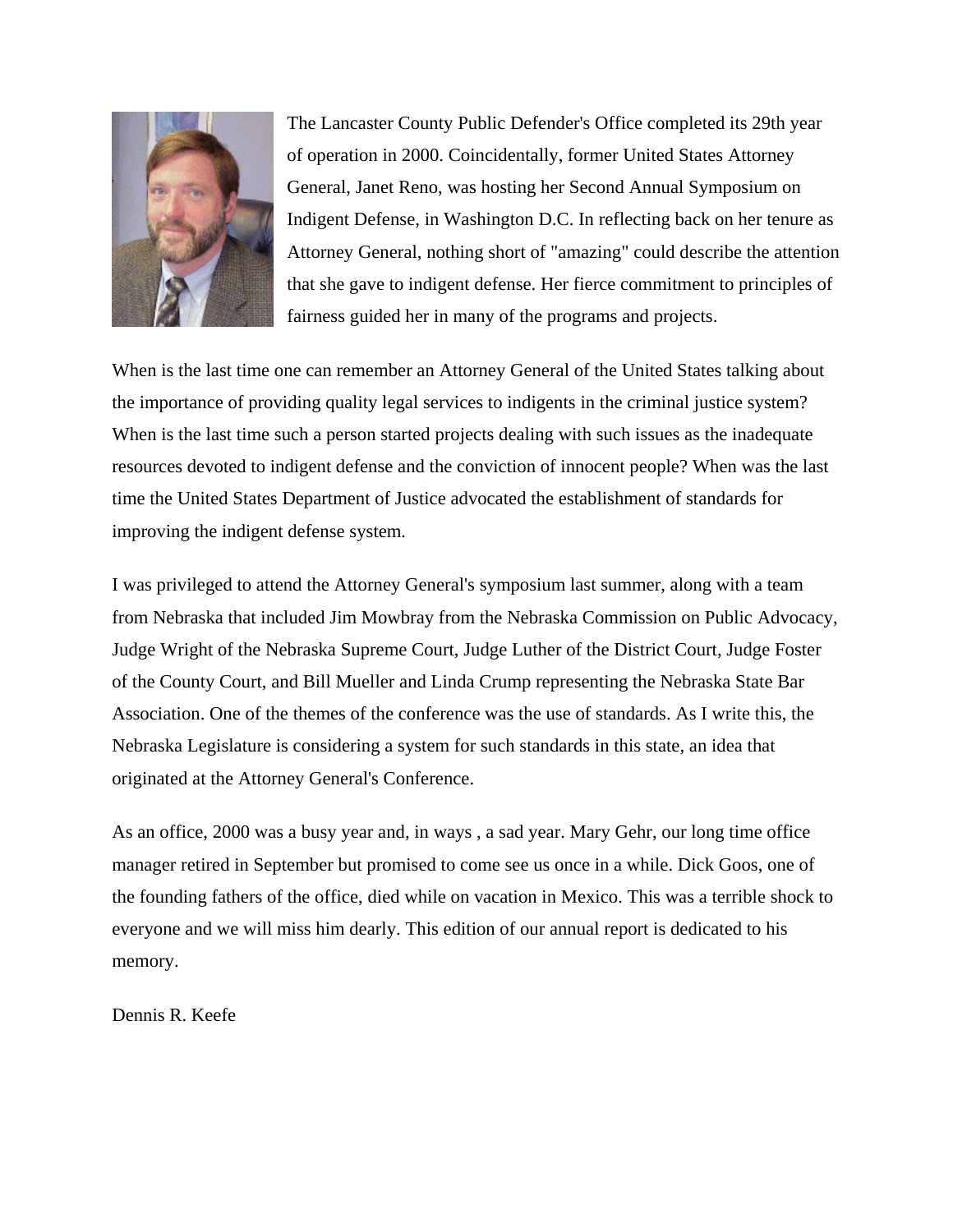

**RICHARD LINCOLN GOOS** 1933-2000

## In Memoriam

The Lancaster County Public Defender's Office lost a good friend, a co-worker, and one of the founding fathers of the office in December of 2000. Dick Goos, who died while vacationing in Mexico, will be missed by all who knew him. In his memory, we dedicate this Annual Report. Reprinted below is a eulogy given at Dick's memorial service.

## Richard Lincoln Goos

When Dick announced his retirement from the public defenders office 5 years ago, he made clear to all of us that he did not want to have any kind of reception or coffee to mark the event. Several staff members approached me and asked me to plead with Dick to allow the office to host such a function to honor him for his many years of service. I did my best trying to persuade him, but Dick insisted that he "just didn't want all that attention." When I suggested that he should do it for the staff, he looked at me, smiling firmly, and said "You can go ahead and have a reception, I just won't be there." Although I didn't have the opportunity to talk to him about this memorial service, I'm sure he would have told me the same thing today.

I worked for and with Dick Goos in a variety of capacities over the years - I was his bartender and occasional chauffeur, his law clerk and sometimes investigator, and I was always his student in matters of the law, courtroom advocacy, and life. I met Dick Goos in 1970, during my senior year of undergraduate school at UNL when I took a part time job bartending at The Flame Club, then owned by T. Clement Gaughan, Dick's law partner at the time. Dick and Clem had been practicing together since Dick's graduation from law school in 1961. You can learn a great deal about a person as their bartender. I immediately learned that Dick was a very intelligent, easy to get to know, good-hearted, fun loving person. I also learned that he could be a forceful advocate for any position that he would take. I listened to many discussions between Clem and his friends around their table at the Flame Club.

Political discussions were especially heated because of the times - this was during the Vietnam War and the Watergate investigation. As a new employee who didn't always agree with his boss' politics, I tried to avoid participation in these discussions but Dick would always press me for my opinion. I remember one occasion when Dick was sitting alone at the bar talking to me and he asked what I thought on a certain subject, and when I told him, he forcefully and factually argued the opposite side. Later that evening, I saw him sitting at the table with Clem forcefully and factually arguing the exact opposite position that he had taken with me. Thus he taught me lesson number one for a courtroom advocate - know your facts and know how to argue both sides of an issue.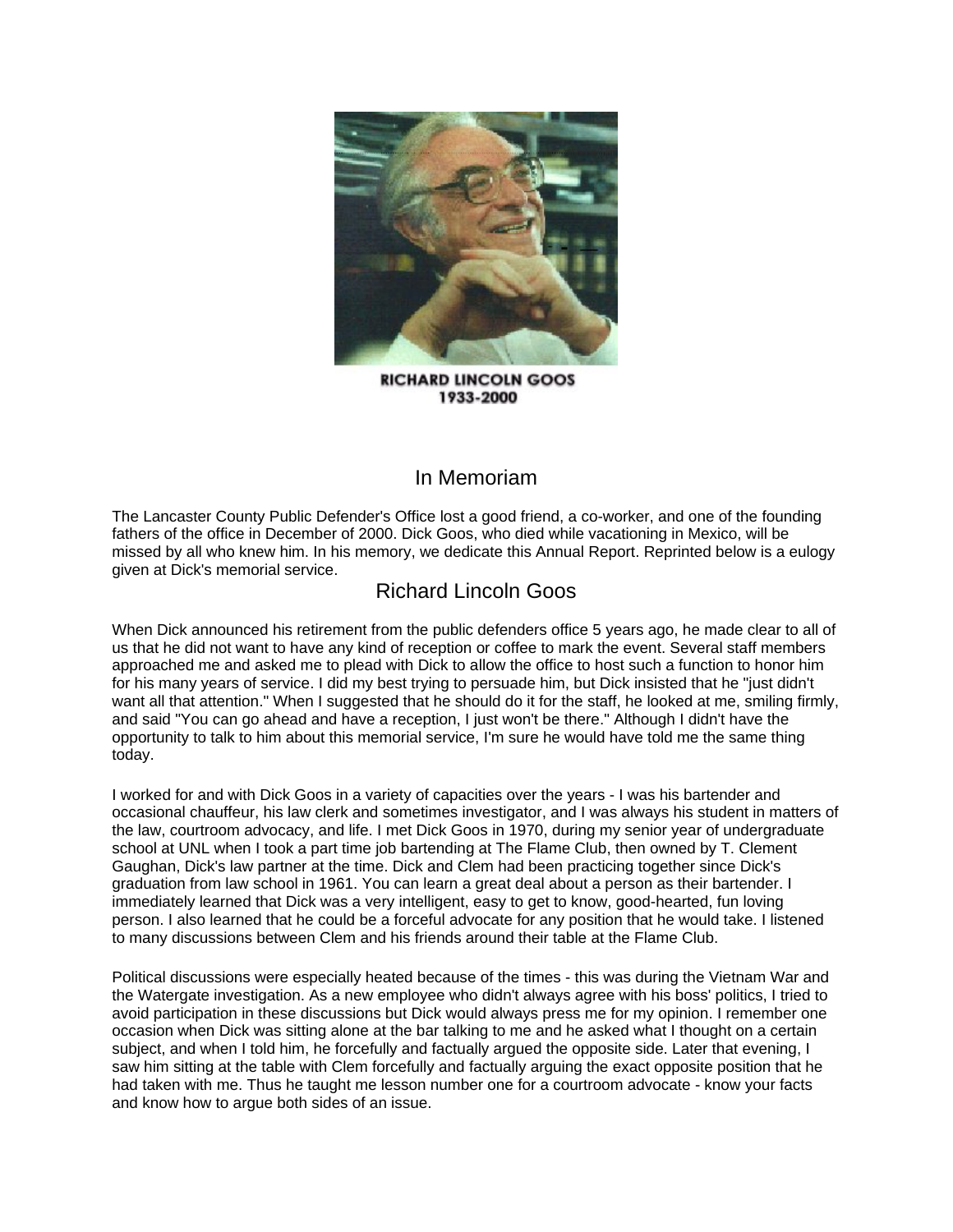Dick, among others, encouraged me to go to law school. As luck would have it, this was occurring at the same time that the Lancaster County Public Defenders Office was being established. So Clem and Dick offered me the job of law clerk/investigator and I readily accepted. Following graduation from law school, they offered me a job as a deputy public defender and I was thrilled. As a law clerk and a young lawyer I came to appreciate Dick and all that he stood for, as many young lawyers have since.

In a profession that has given birth to some of the world's largest egos and a win-at-all-cost mentality, Dick was a breath of fresh air with his unpretentious manner and his commitment to ethical principles. In a society that is frequently so self absorbed, Dick gave of himself freely. And in a world that can often be inhumane and intolerant, Dick was a shining example of compassion and respect for all people.

Dick was always unassuming. He had a great intellect and his easygoing manner and unpretentious attitude made him a very effective advocate in the courtroom. This was not something he learned, it was something he was.

Dick was always willing to put his work aside and help others with a question or a project. Oftentimes when I would walk past his office, I would see another staff attorney or law clerk in Dick's office seeking assistance. Calls would come in from attorneys all over the state who just knew that Dick would have the answer to a question and that he would take the time to provide it.

He was always reading cases and putting copies into a series of file folders, the organization of which was a mystery to all but Dick. When he was presented with a question about a matter of law or procedure, we would all marvel at his ability to effortlessly pull out from his many cases and folders, the exact case we needed, directly on point.

Dick helped many young attorneys in the office learn to try jury cases. I was one. I assisted Dick with at least two jury trials when I first started with the office. As a young attorney, I was not sure of myself and was somewhat reluctant to try a case by myself. I know Dick was aware of my insecurities and he continued to encourage me. Then one day, when I was walking down the hall in the old district court, Dick handed me a felony file involving an escape charge and told me to go try the case, because he had been called to trial in two courtrooms at once. I started listing a million reasons why I couldn't do it, but Dick said, "Its only an escape case where the client walked away from a work release center and went to a bar. I know you can do it." He then walked swiftly away to another courtroom. When that case resulted in an acquittal, Dick said I would have to handle all the escape cases from that point forward.

Dennis Carlson, another deputy public defender in the early days of the office, remembers second chairing Dick in one of his first experiences in a jury trial. Carlson said that the case was a horrible one and while he listened to the victim's testimony as it was guided by the prosecutor, he became very nervous and unsettled. He whispered to Dick, "What do we do now?" Dick whispered in reply, "Act like a rabbit in a Texas hailstorm." Dennis Carlson thought he hadn't heard Dick correctly and asked him to repeat it, which Dick did "Act like a rabbit in a Texas hailstorm," Dick said, "just hunker down and take it."

Dick also had great compassion for his fellow man and a respect for all people, whether it be a judge of the Supreme Court, a fellow employee, a prosecutor or one of his clients. Lori McGerr, a long time secretary in the public defenders office recalls how Dick would always give her his tapes of dictation and would politely request that she type them and would then always thank her for her efforts. Everyone was treated with respect by Dick, even clients who had never been shown respect by anyone in their lives.

Judge Blue, one of the district court judges, remembers a post conviction case where a former client of Dick's was alleging that Dick represented him incompetently (such claims are not an uncommon occurrence in our profession). Dick was in the courtroom to hear the testimony of the former client lambasting Dick's efforts on his behalf. As they walked out of the courtroom at the end of the day's testimony, Dick put his arm around the former client's shoulders and wished him good luck.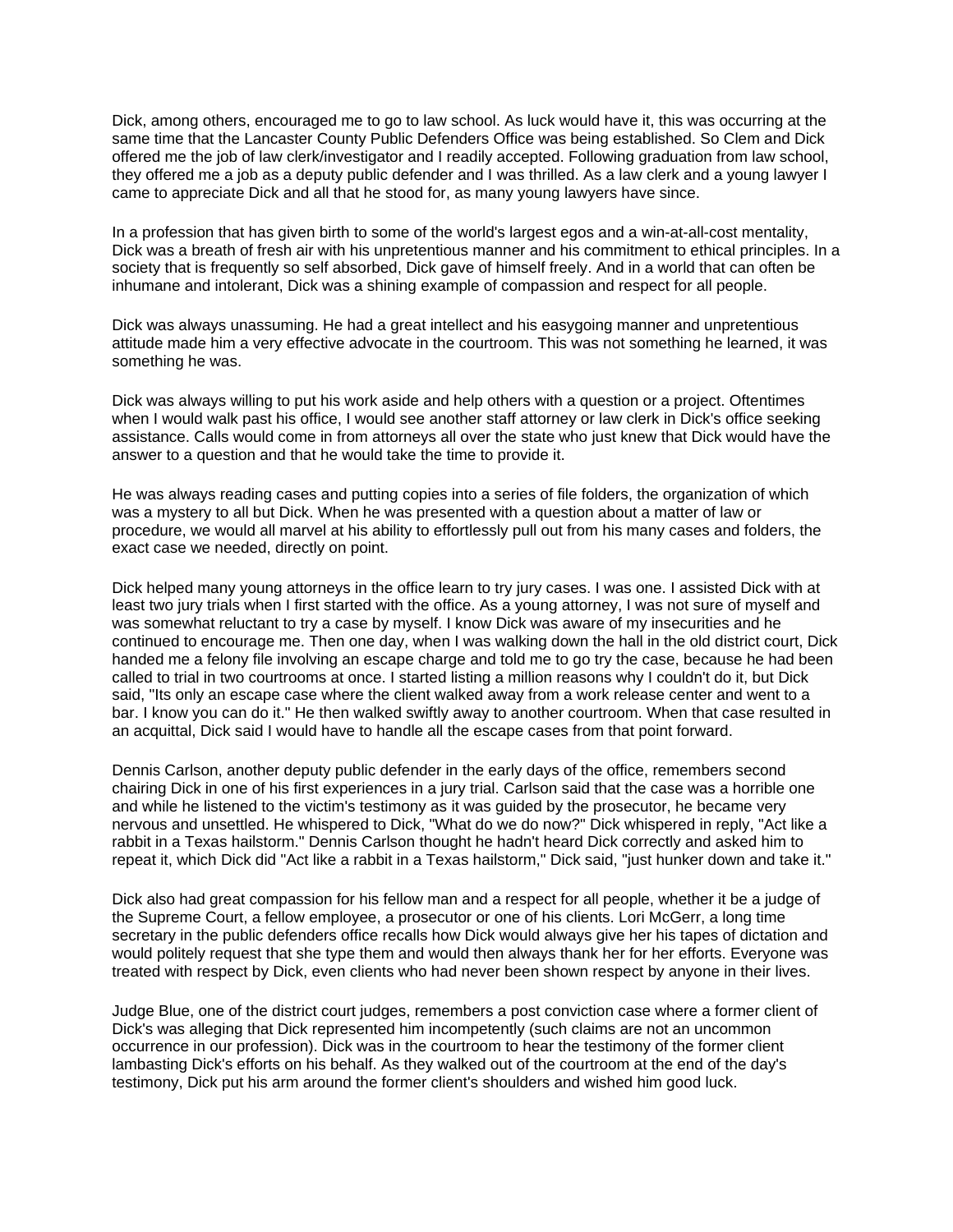His compassion and respect for others allowed him to remain calm in the face of adversity. Jerry Soucie, one of the former deputies in the public defenders office recalls a time when Dick invited the attorneys in the public defenders office out to the Congress Inn where Dick would occasionally stop for a drink. Jerry said he felt the atmosphere at the bar becoming more threatening as the night wore on, with a couple at one table arguing and a bottle smashing on the floor. Jerry leaned over and asked Dick if this was a dangerous place, and Dick, continuing to open pickle cards, said "Oh no, they're very good people in here." At that very instant, as if on cue, two guys jumped up at another table and squared off to fight one another. One of their chairs came flying 30 feet across the room and came to rest beside Rosilee. The other attorneys were looking for the nearest exits but Dick never flinched. He continued to open his pickle cards and remarked that "Of course, they can get a little rambunctious at times."

Another incident also illustrates his ability to remain calm in the face of a storm. Every office has its moments, and ours was not the exception. At one point the petty bickering and complaining got so irritating that I called a meeting of the office attorneys for a fall day in Cooper Park. Everyone was given their time to get things off their chest, and many took the opportunity to argue or whine about this or that. Dick sat quietly, never uttering a word during the whole event. At the end, someone asked Dick if he had a comment and he stood and looked at all of us and said, "I love you all like second cousins."

Dick was involved in many of the most notorious cases in Nebraska history and he was always a strong advocate for his clients. But the cases that gave him the most pleasure were not those that captured headlines. He was always a fighter for the underdog. The acquittal he won for the food service worker at the Lincoln Country Club accused of stealing an expensive Rolex watch from a member was one of those cases that Dick always remembered fondly. Another involved a University professor who hired a poor smuck to burn his house down. The professor was given immunity to testify against the poor smuck and Dick represented the poor smuck, who was acquitted by the jury, most surely because of Dick's crossexamination of the professor.

The staffs of the public defenders office have many fond memories of Dick:

- His choice of cars for example. Dick had several standards that he followed in buying a car it had to be old, it had to be inexpensive, and it had to be huge. One of the attorneys in the office remembers following Dick in one of his huge cars when the muffler fell off Dick's car. The lawyer swears that Dick's muffler was bigger than the compact car he was driving.
- Dick's handwriting was so bad that sometimes even he couldn't decipher it. He recommended that we talk to the secretary who typed for him.
- He always talked fondly about the Sandhills and he loved to go "feeshing" at the Calumus Reservoir.
- He had a great sense of adventure and he loved to travel. Early in his legal career, he had an airplane. He loved to fly but he knew that his eyesight was getting so bad that he wouldn't be able to pass the eye exam- so he tried to memorize the eye chart. Dennis Carlson went flying with him one time and they flew over Denton where Dick once lived. He was flying so low that the farmers that he knew could see him in the cockpit and were waiving at him. Dennis Carlson remembers thinking that he was surely going to die. Dick's brother in law tells me that after that flight he told Dick that he was flying at tree top level and Dick couldn't believe it. Soon after he gave up his pilots license.
- Many of Dick's clients liked him so much that they kept coming back again and again. Late in his career, Dick began keeping a log of clients who he had represented numerous times but would not have to represent again because of the length of the sentence that the judge had imposed.
- He insisted on good grammar. He tried desperately to teach us all proper grammar right up until the end. In May of this year, he presented us all with a one-page explanation of the proper use of "lay" and "lie". I would like to read just an excerpt from his work. "Memorial Day 2000. Attention all Hands. Becoming exhausted on the subject, and in a final attempt to correct certain ungrammaticalities (before I die) I offer the following (free): There are two separate verbs: 1) to lie; and 2) to lay. These are called "intransitive (in the case of lie) and "transitive" in the case of lay. The intransitive verb, to lie, does not transfer action to an object. The action terminates in the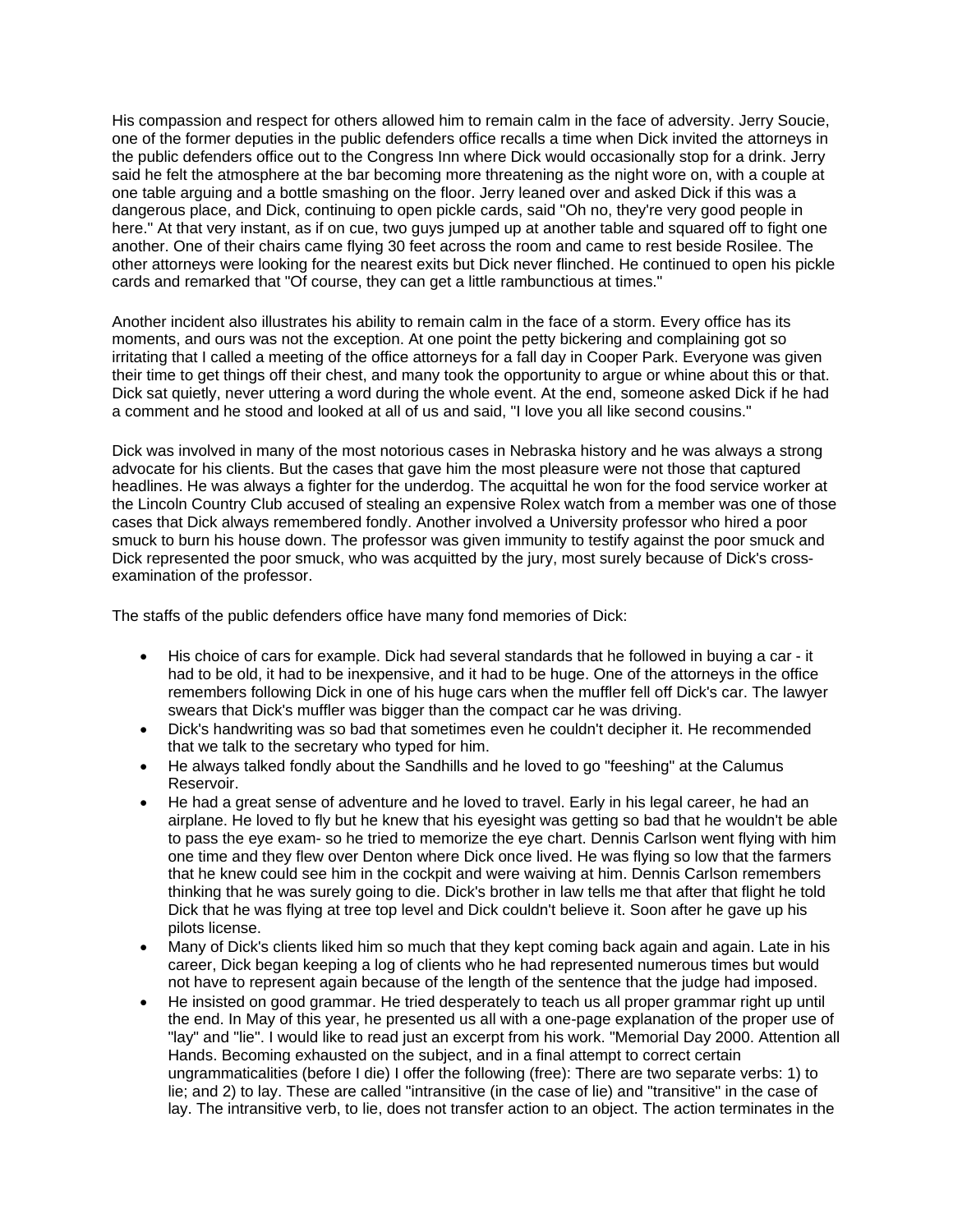subject or doer, e. g. waits, dreams, sleeps, grows. The grass grows, he dreams, she waits, etc." Dick then went on for a full page of explanation and examples of proper usage. He concluded, "In absolutely no instance may one ever say that, 'He lied in the sun...' This is, of course, a capital offense." Scott Helvie says he still doesn't get it.

In November of 1989, Dick received the prestigious Reginald Heber Smith Award from the National Legal Aid and Defender Association. More than 30 people from Lincoln attended the award ceremonies in Kansas City, Missouri. Before a national audience of more than 800, Dick accepted his award, and in typical fashion, gave credit to everyone else. To give you an idea of what the legal community in Nebraska thought of Dick Goos, I would like to read briefly from some of the letters of nomination and support that were submitted on his behalf:

- "His energy and enthusiasm in trying cases, his success in trying and appealing cases, his willingness to assist inmates in a marathon legal battle over good time laws and his willingness to act as a one man resource center for death penalty issues in the state are accomplishments that few attorneys could match. They are a testimony to the man and an example for all public defenders. " Robert T. Grimit, then President of the Nebraska State Bar Association.
- " He is an outstanding trial lawyer, who has not forgotten how to use his good sense. He has faithfully discharged his responsibilities as a member of the bar and particularly as a public defender..." Former Nebraska Supreme Court Chief Justice William C. Hastings.
- "In my eyes, Richard Goos is a hero. He has been an inspiration to me..." Dennis Carlson, a former deputy public defender.
- "Dick Goos is one of those very rare people who cares and is concerned for each and every one of his clients. I have been with him on innumerable occasions when that concern was so intense and apparent that it was actually moving." Rod Rehm, a former deputy public defender.
- "Public defenders everywhere would do well to emulate Mr. Goos' dedication to the law, to his impoverished clients and to justice for all. It can truly be said that he serves his fellow man." Former Nebraska Supreme Court Justice Dale Fahrnbruch.
- "Mr. Goos is in the tradition of the finest lawyers who dedicate themselves to equal justice under the law." Former Nebraska Supreme Court Chief Justice C. Thomas White.
- "Dick Goos gives of himself freely to help and encourage young attorneys coming to the public defenders office. He is a living example of the attorney for the damned. He works quietly and with determination. As a result he has the respect and admiration that cannot be gained if sought." UNL College of Law Professor John Snowden.
- "Clients charged with heinous crimes and despised by society, inmates of our jails and prisons, minorities, the homeless and disadvantaged, all find in Dick Goos a zealous advocate and a man of courage and compassion. We are indeed fortunate in Nebraska to have a man of Dick Goos' stature in such an important position." The late Robert M. Spire, former Attorney General for the State of Nebraska

About this time Dick would be looking down, rolling his eyes and wondering when all this talking would be over. So let me close with a few lines from Emerson:

"To laugh often and much; to win the respect of intelligent people and the affection of children; to earn the appreciation of honest critics and endure the betrayal of false friends; to appreciate beauty; to find the best in others; to leave the world a bit better whether by a healthy child, a garden patch, or a redeemed social condition; to know even one life has breathed easier because you have lived. This is to have succeeded."

Dick Goos, you succeeded.

Dannis R. Koofs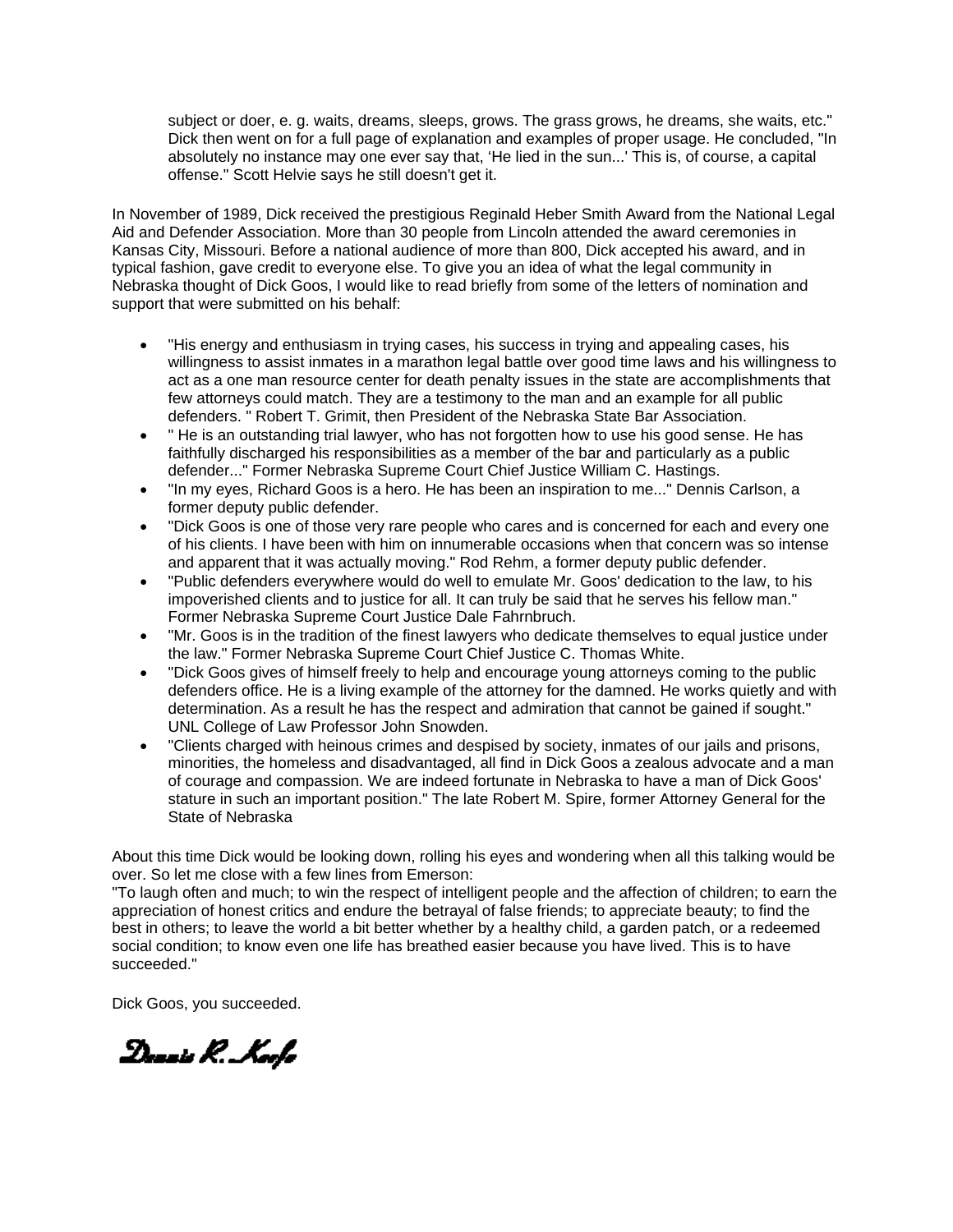## **MISSION STATEMENT**

The mission of the Lancaster County Public Defender's Office is to provide high quality legal services for indigents and to advocate zealously on behalf of each individual client.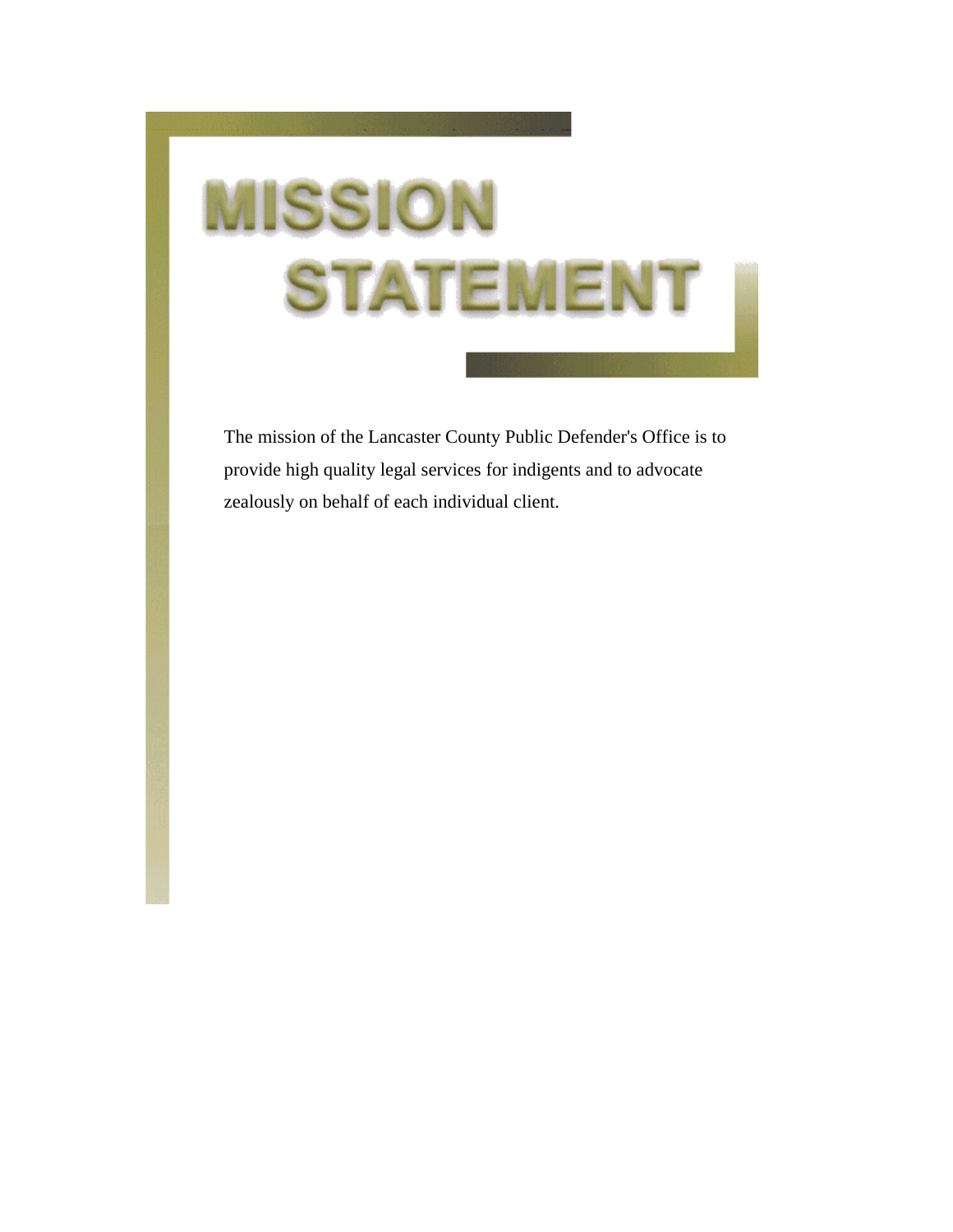It is the philosophy of the Lancaster County Public Defender's Office that each client should receive high quality legal representation which is as good as that provided by the best of the private bar.

## **GOALS**

- 1. Recruit and retain attorneys and support staff who will provide high quality legal representation for each client.
- 2. Maintain reasonable caseload levels for staff attorneys.
- 3. Provide all resources and ancillary services necessary to represent the clients of the office.
- 4. Provide continuing training for all staff.
- 5. Maintain political and professional independence for the office.
- 6. Maintain a professional work environment.
- 7. Provide creative representation.
- 8. Provide visionary management.
- 9. Provide full-service representation.
- 10. Maintain adequate and stable funding.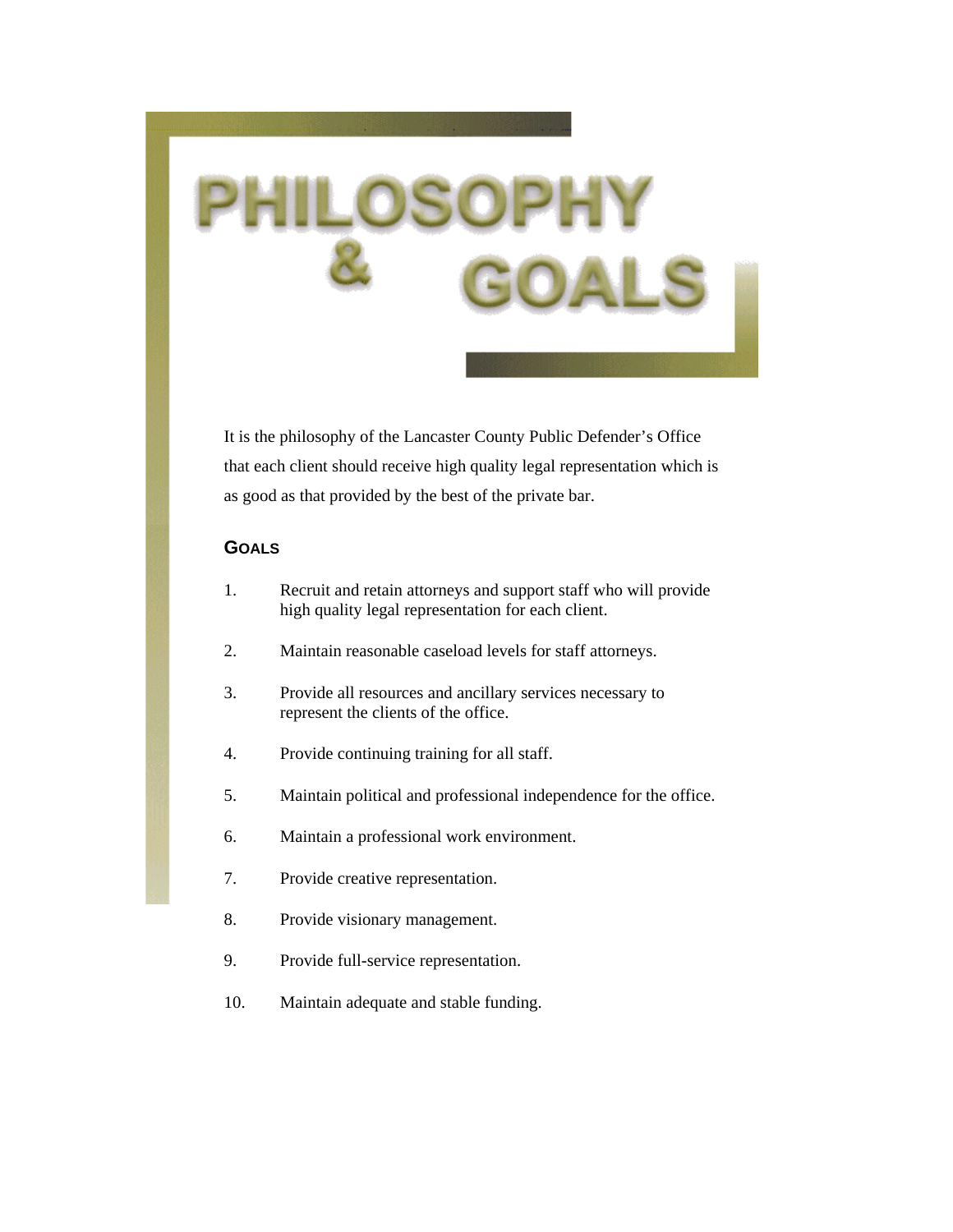# **REPRESENTATIOI**

The Lancaster County Public Defender's Office shall represent clients in all matters where the statutory duty of representation exists and when appointed by the court or otherwise authorized by statute. In the sole discretion of the Elected Public Defender, the office may accept appointments in indigent cases where no statutory duty has been imposed.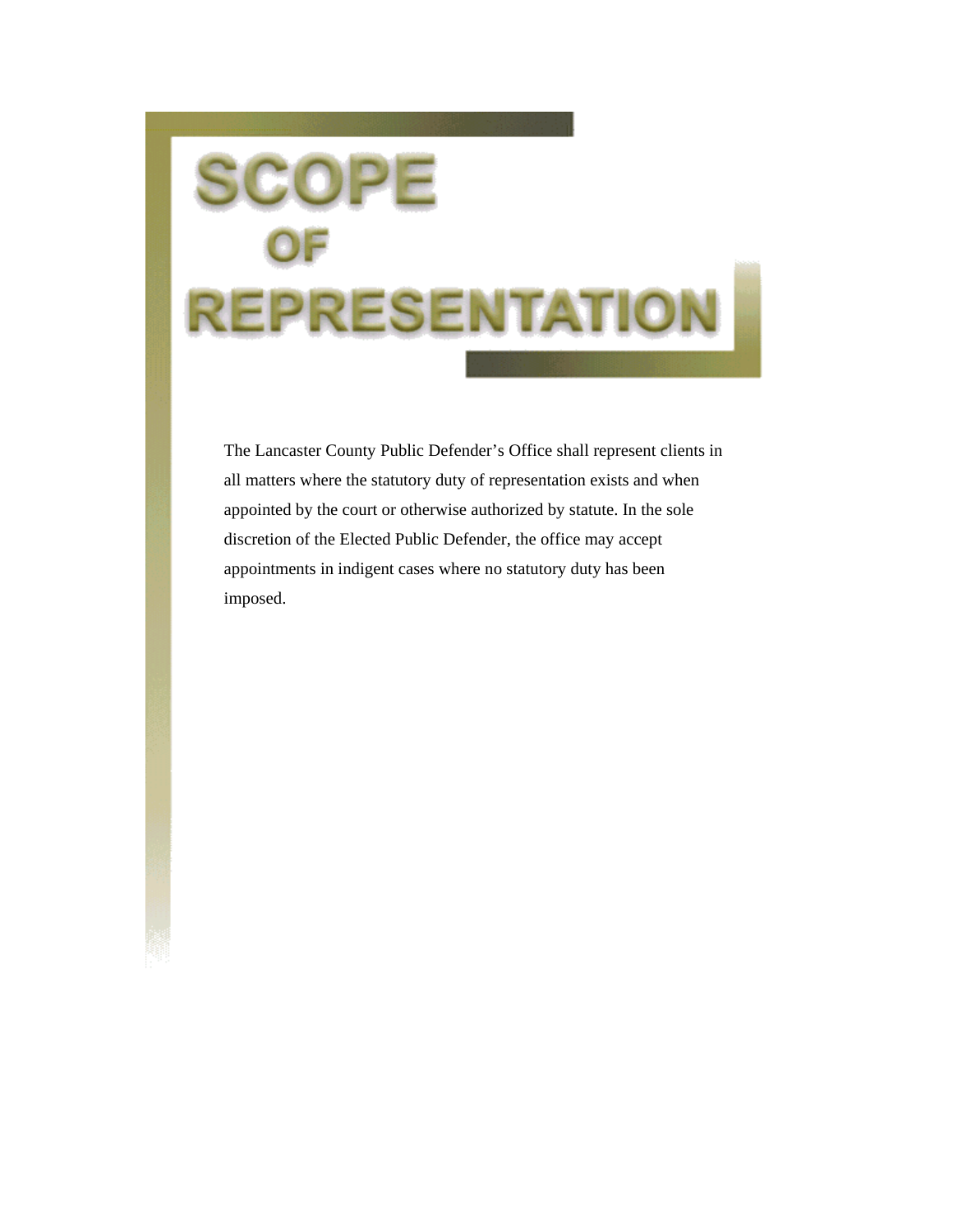

In Lancaster County, the indigent defense system consists of

- The Lancaster County Public Defender's Office;
- Contracts with private law firms for the child support/paternity cases and juvenile court cases and a contract with Nebraska Legal Services (NLS) for juvenile court representation;
- An ad hoc system of assigned counsel (in Juvenile, County and District Court) where judges appoint private attorneys who are then paid on an hourly basis.

Lancaster County has budgeted a total of \$3,101,743 for indigent defense in FY01 and the total number of new cases (of all types) assigned to the system in 2000 was 7,137. The pie charts below show the percentage of the FY01 expenditures allocated to each type of system and the percentage of the total new cases assigned to the system in 2000:



## PERCENTAGE OF THE EVALUATION AND UNTS BY TYPE OF SYSTEM.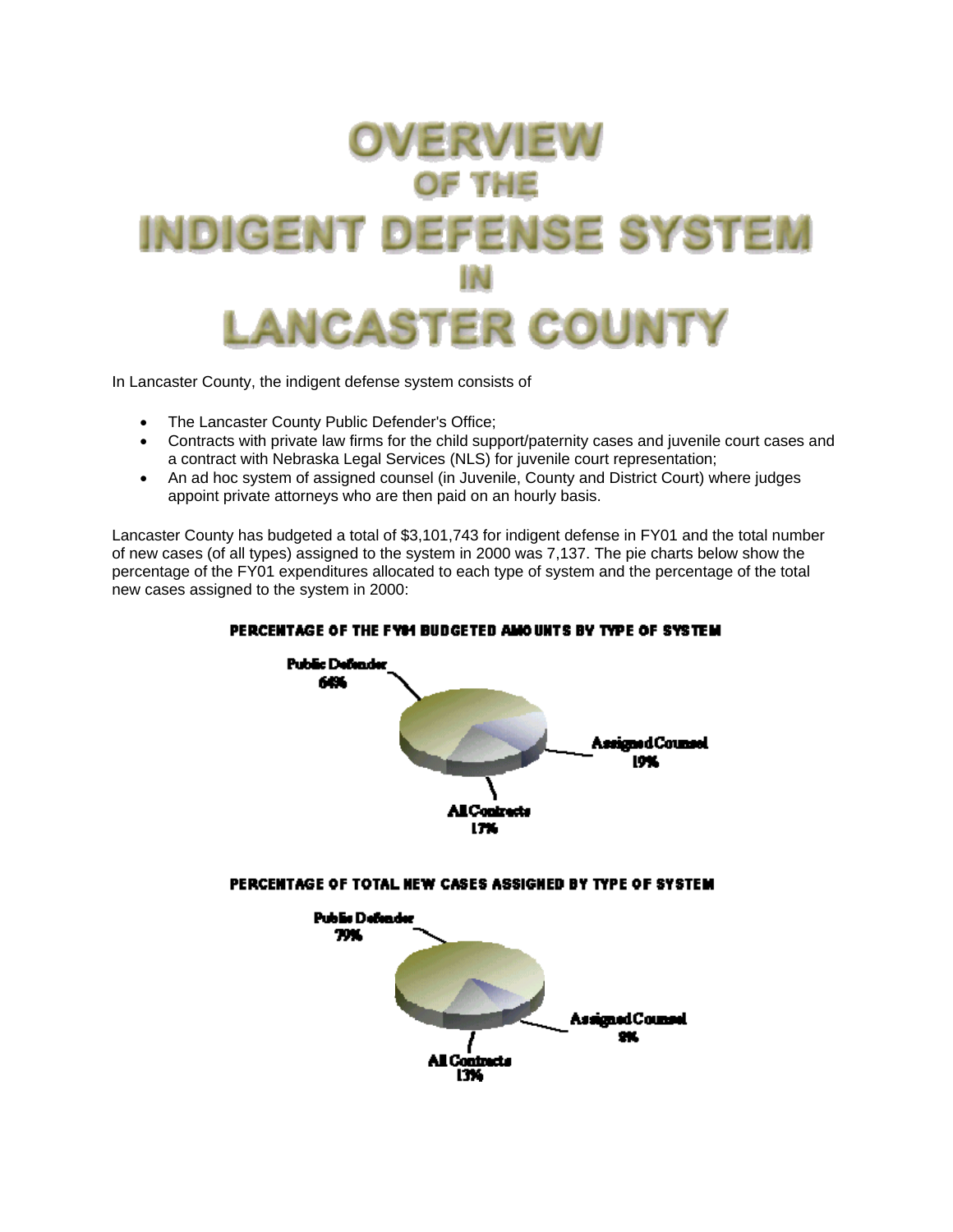The following pie chart shows the FY01 budgeted amounts by the type of case (felony, juvenile, misdemeanor, all other). The public defender budget has been allocated according to the number of attorneys assigned to the various divisions within the office:



## PERCENTAGE OF THE FYM BUDGETED AMOUNTS BY TYPE OF CASE

## **CONTRACTS**

At the beginning of the year 2000, Lancaster County had 5 total contracts - 4 with private law firms and 1 with Nebraska Legal Services. The firm of Ugai and Lindgren held the contract for Child Support and Paternity cases. They were paid \$67,200 for the year and were appointed to represent 360 new child support cases and 65 new paternity cases during that time. In December of 2000, Lancaster County assigned the contract to Susan Ugai, Attorney at Law, because Sharon Lindgren had left the firm.

All of the remaining contracts are for representation in the Separate Juvenile Court of Lancaster County. Nebraska Legal Services has a contract which requires them to represent individuals in abuse/neglect, law violation, and status cases. NLS was contracted to receive \$240,500 as compensation during 2000 and they were appointed in 116 new Abuse/Neglect cases, 154 Law Violation cases, and 23 Status Offense cases. The three private firm contractors at the beginning of 2000 were (1) Orton, Thomas and Peterson, (2) Bollerup and Huxoll, and (3) Anderson, Creager, and Wittstruck. In November of 2000, a 4th contract was entered into, upon the recommendation of the Indigent Defense Advisory Committee, with the law firm of (4) Recknor and Associates. Combined, these 4 contractors were paid \$159,100 and were appointed in 157 new Abuse/Neglect cases and 35 new Law Violation cases.

## **ASSIGNED COUNSEL**

In the ad hoc assigned counsel system, the courts pay an hourly rate of \$65 for both in court and out of court work. In some of the homicide cases, the rate is \$85 per hour. In calendar year 2000, the Separate Juvenile Court paid approximately \$389,209 to assigned counsel in approximately 200 Abuse/Neglect cases and approximately 50 Law Violation cases and 30 Status cases which had been filed in previous years.

Of the felony cases assigned to the Lancaster County Public Defender's Office in 2000, 211 cases required appointment of other counsel because of a conflict of interest. In 42 of those cases (20%), the courts appointed the Nebraska Commission on Public Advocacy (NCPA) and in 169 cases (80%), the courts appointed private attorneys. 154 felony cases were closed by assigned counsel in 2000 (including NCPA) for total fees of \$134,471. 1 Capital Appeal was closed for a total fee of \$137,234.

Of the misdemeanor cases assigned to the Lancaster County Public Defender's Office in 2000, 337 cases required appointment of other counsel because of conflicts of interest. Assigned counsel closed 239 misdemeanor cases in 2000 for fees totaling \$72,293.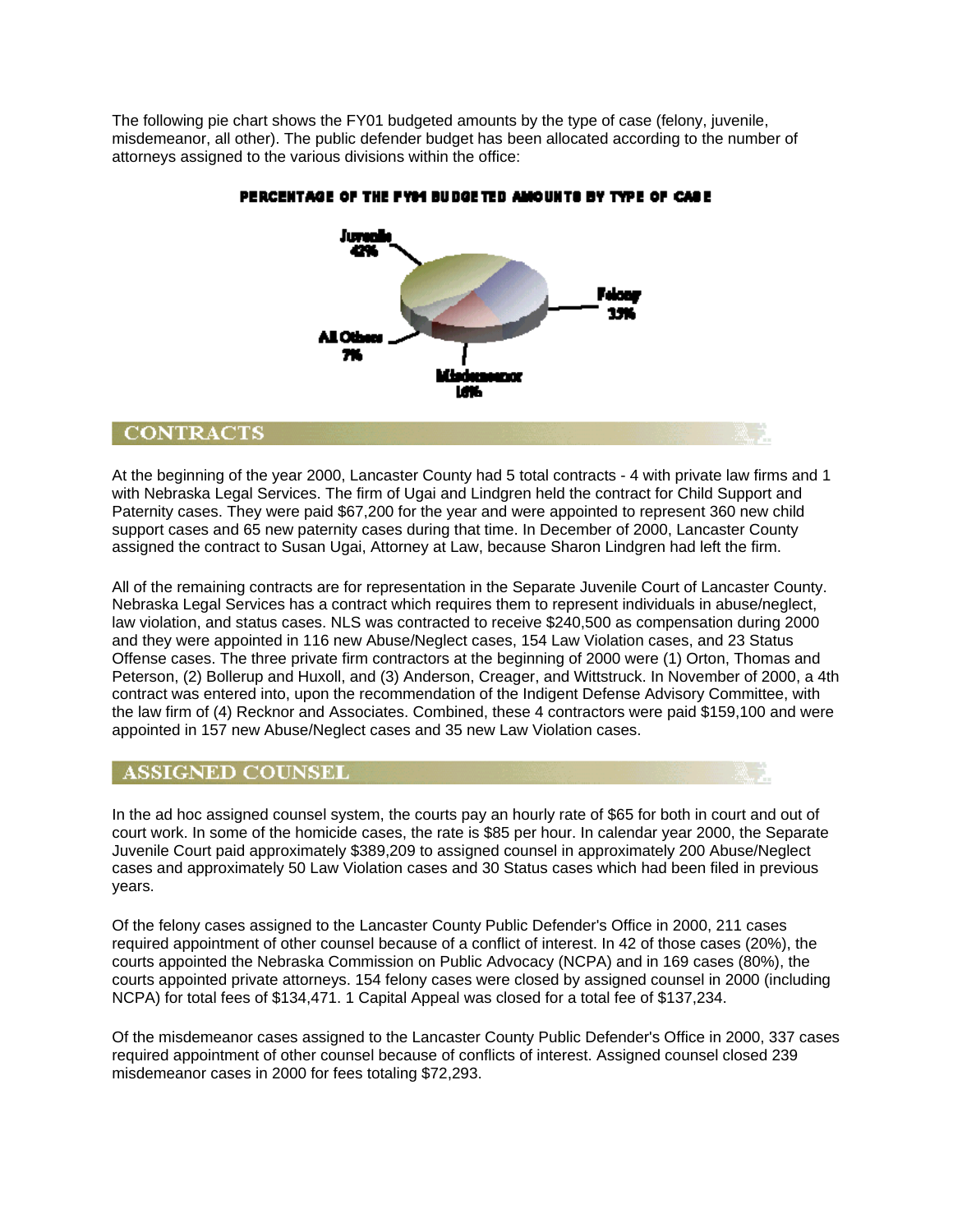## **COMMISSION ON PUBLIC ADVOCACY**

As noted above, the Nebraska Commission on Public Advocacy (NCPA) was appointed to 42 felony cases in Lancaster County in 2000. This state agency will represent individuals in First Degree Murder cases when the Public Defender's Office has a conflict of interest. Lancaster County is billed only one third of the Commission's actual cost in such cases. In Drug and Violent crime felonies, the agency represents individuals when the Public Defender has a conflict at no cost to the county. Based upon our history of assigned counsel expenditures, these 42 cases, including 2 cases involving charges of First Degree Murder, represent a savings in assigned counsel fees of approximately \$100,000 to Lancaster County.

<>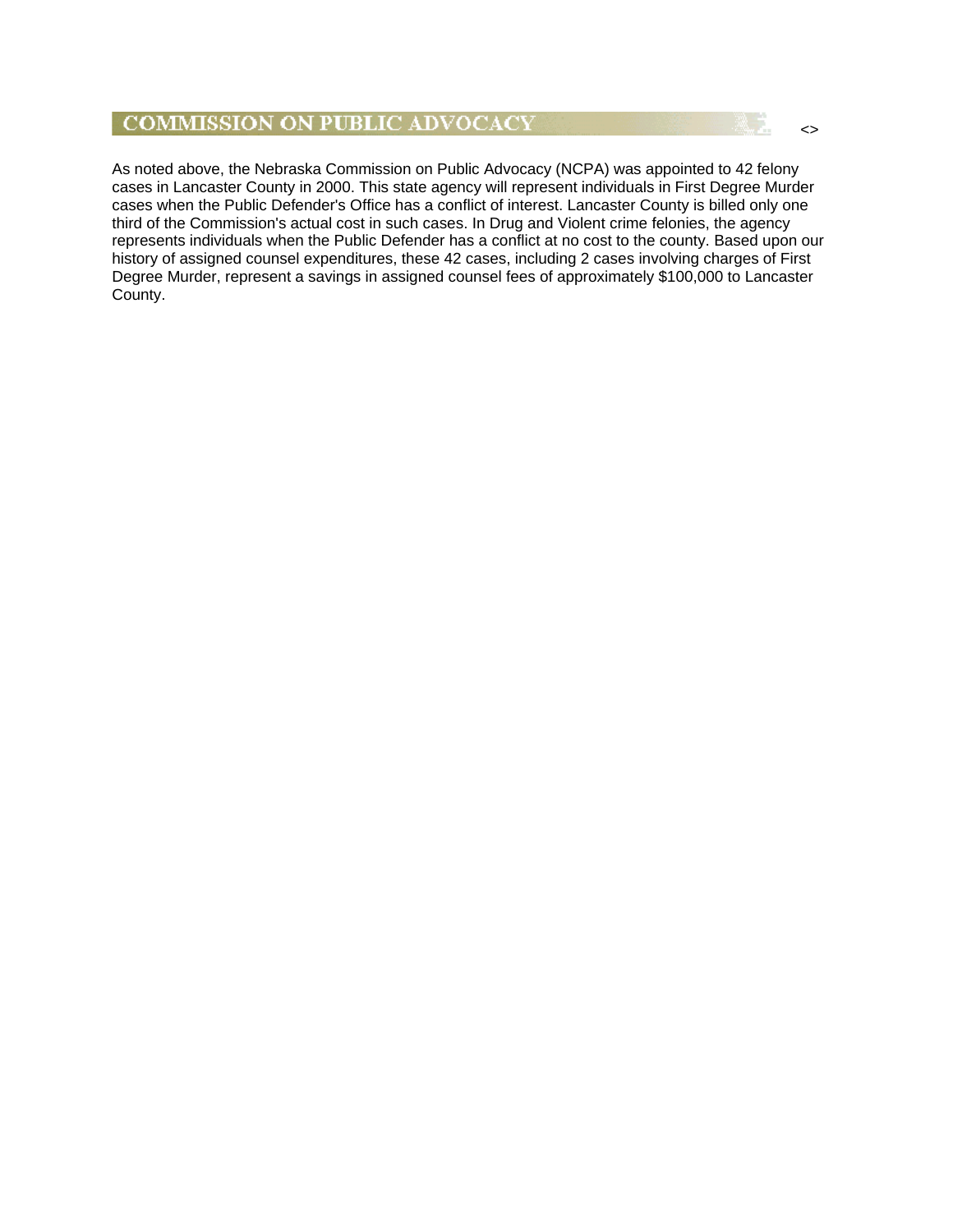## **OPERATIONS OF THE LANCASTER COUNTY** PUBLIC DEFENDER'S OFFICE

## FELONY DIVISIO!

According to "The Courts of Nebraska 2000 - Annual Caseload Report" prepared by the Administrative Office of the Courts/Probation, 1,293 felony cases were filed in Lancaster County Court in 2000, representing a 3% increase from the 1999 filings. The number of new felony cases assigned to the Lancaster County Public Defender's Office in 2000 was 990 (9 Major Felonies and 981 Felonies) compared with 989 cases in1999 (13 Major Felonies and 976 Felonies). This means that 77% of the felony cases filed in 2000 required appointed counsel in the first instance.

The 2000 Major Felonies opened included 3 First Degree Murder cases, 1 Second Degree Murder Case, 2 Manslaughter cases, 1 Motor Vehicle Homicide case, 1 Conspiracy to Commit First Degree Murder case, and 1 Attempted Second Degree Murder case. During the same year, the office closed 5 First Degree Murder cases, 1 Second Degree Murder case, 2 Manslaughter cases, 1 Motor Vehicle Homicide case, 1 Attempted Second Degree Murder case, and 2 Kidnapping cases. The amount of attorney time devoted to all felony cases remained constant in 2000, representing 46% of the total attorney time recorded for cases that were closed in 2000. Below, we compare the number of new open felony cases by type of felony with the attorney time recorded for closed felony cases by type of felony. The category of Major Felonies includes all types of homicides and attempted homicides and kidnapping cases:

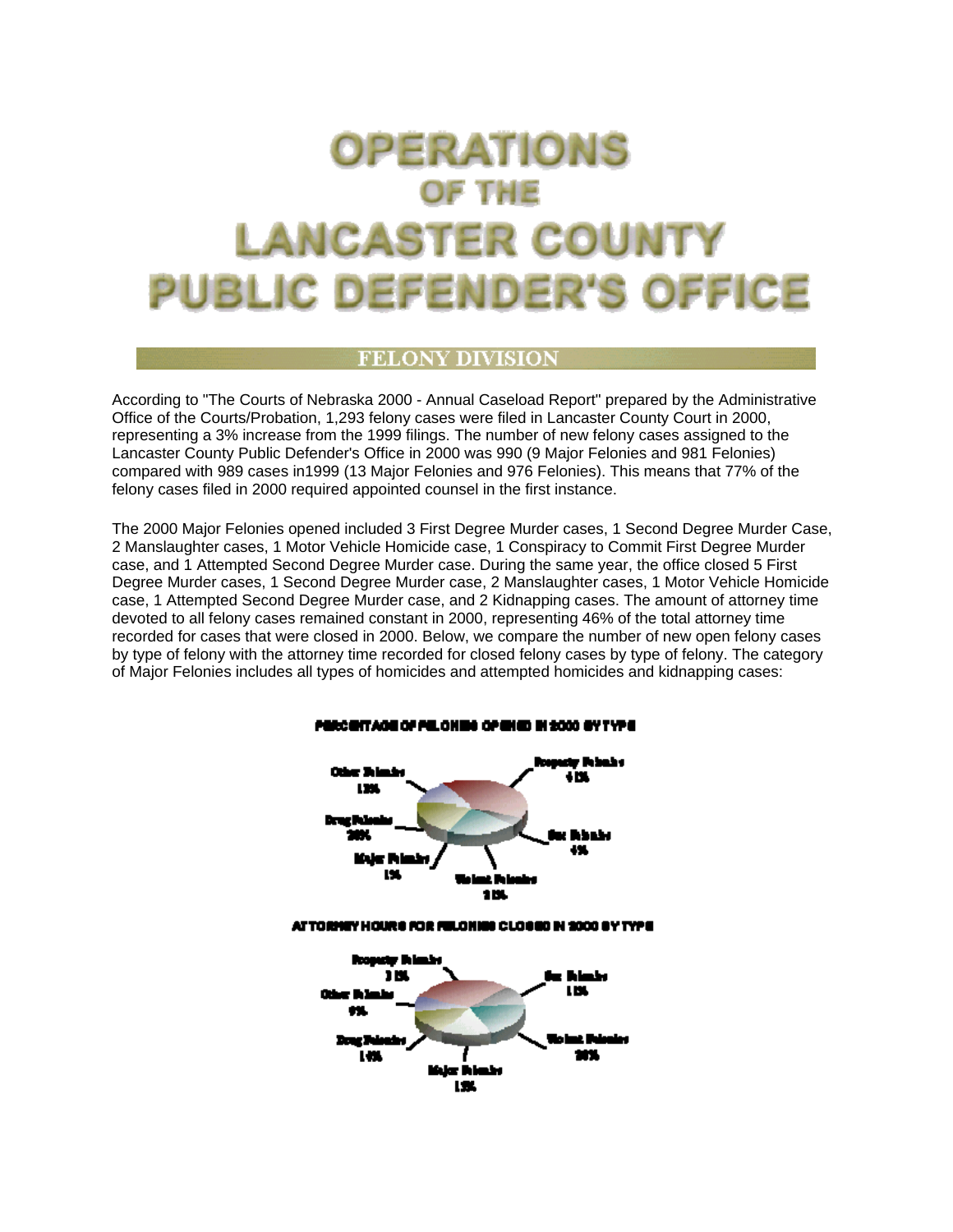## **DISPOSITIONS**

There was a total of 61 jury trials in Lancaster County District Court in 2000 and 32 of them (52%) were felony cases. Of those 32 felony jury trials, 22 (69%) were public defender cases, 5 (15.5%) were assigned counsel cases, and 5 (15.5%) were privately retained attorney cases.

For felony cases closed by the public defender's office in 2000 by plea, dismissal, or trial, 32% of the cases were dismissed (this includes pre-trial diversion cases and cases dismissed because they were transferred to juvenile court). In 32% of the cases, the clients pled guilty to misdemeanor charges and in 33% of the cases the clients pled guilty to felony charges. In 3% of the cases, there was a trial, either to a jury or to the bench. These dispositions are displayed in the following pie chart:



## **FELONY DIVISION STAFF**

Shawn Elliott and Paul Cooney, both attorneys in the felony division, were promoted to Attorney II during 2000. Shawn Elliott has been with the office since June of 1996 and Paul Cooney joined us in July of 1996. Monica Ross left the felony division as a paralegal to become the office manager upon the retirement of Mary Gehr in September of 2000.

## **MISDEMEANOR DIVISION**

During the year 2000, the Misdemeanor Division consisted of two full time attorneys, two part time attorneys (one shares a felony caseload), and two paralegals. Cases filed by both the City Attorney (under the Lincoln Municipal Code) and by the County Attorney and the UNL Prosecution Clinic (under the Lincoln Municipal Code and state statutes) are assigned to the Public Defender's Office. The law requires the appointment of counsel in misdemeanor cases if:

- 1. the accused is indigent, and
- 2. a jail sentence is to be imposed.

The charge categories of Drunk Driving, Assault (including Domestic Violence and Violation of Protection Orders), Driving on a Suspended License, and Theft, accounted for 72% of all of the misdemeanor cases opened by the office in 2000.

In 2000, the office opened 3306 total misdemeanor cases, representing a 4% decline over the 1999 openings (cases filed by the City Attorney decreased by 12%) returning to the 1998 levels) and cases filed by the County Attorney increased by 6%. Despite the overall decline in new opened cases, the office actually recorded a 3% increase in the amount of attorney time devoted to misdemeanor cases closed in 2000.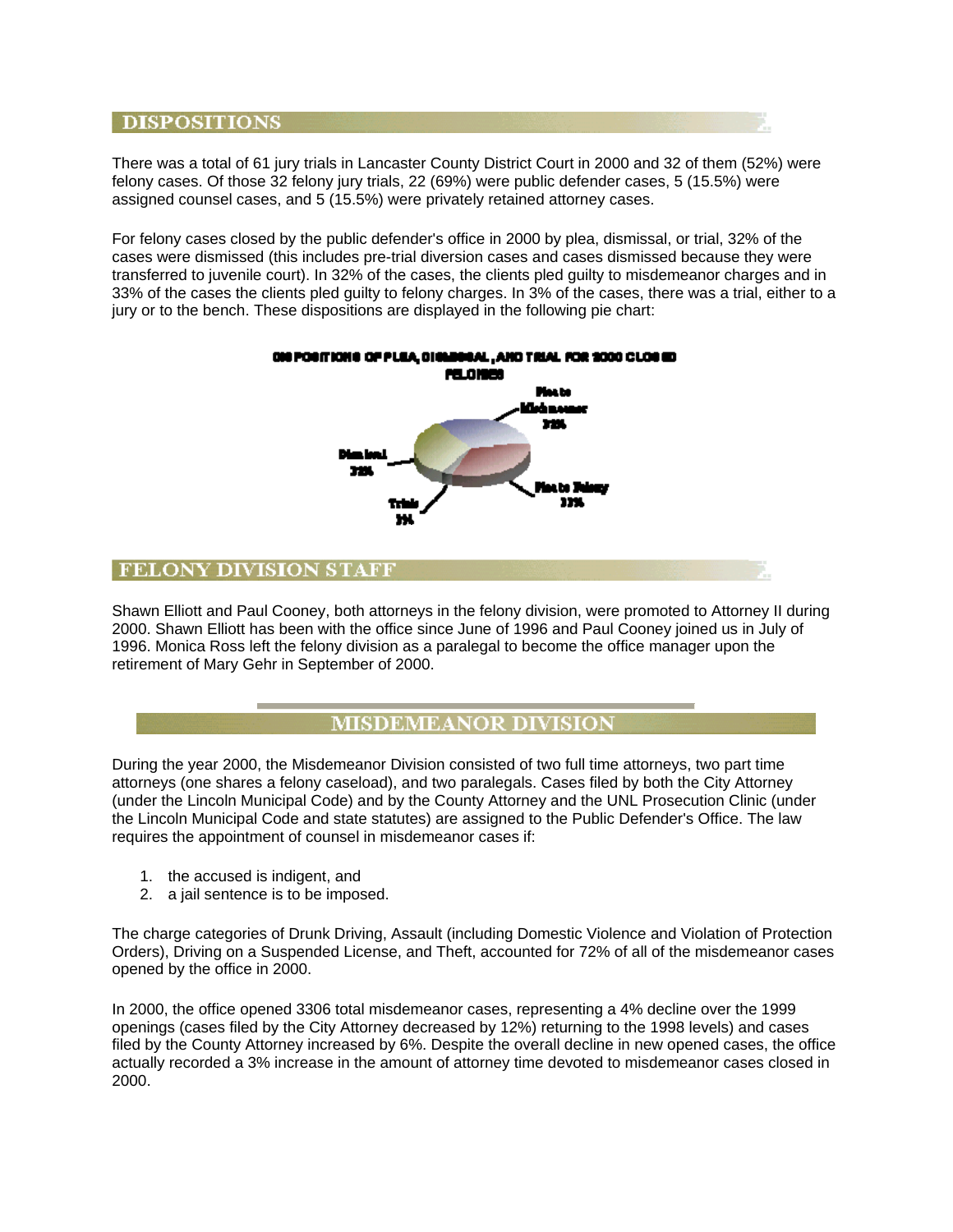This is most probably due to the increase in the number of County Attorney filed cases which historically have required more than twice the attorney time on average as the City Attorney filed misdemeanors. For example, the Domestic Violence cases filed by the county attorney require, on average, three and a half times the number of attorney hours to resolve compared to an assault case filed by the City Attorney.

As can be seen in the chart below, the number of new misdemeanor cases has zig zagged up and down over the years, depending upon which judges were in the appointing courts for a particular time period. The clear trend of the County Attorney filed cases has been up for at least the last 5 years.



## **NEW OPENED MINDERIANCES BYTILE(GAGENCY 1991-2008)**

## **MISDEMEANOR STAFF CHANGES**

Susan Tast remains with the Misdemeanor Division, representing clients in cases filed by the City Attorney. She is assisted by Jed Rojewski, a paralegal. The County Attorney filed Misdemeanors were handled by Joe Nigro, Julie Hansen, and Richard Goos, who was a part time attorney in the office during 2000. Dennis Keefe and Scott Helvie assisted with some of the jury cases. Angela Franssen was the paralegal for this docket.

## **JUVENILE DIVISION**

According to the report from the Separate Juvenile Court of Lancaster County, a total of 1,984 petitions and supplemental petitions/motions were filed by both the City Attorney and the County Attorney in 2000. This represents a 2% decline in filings from the 1999 figures. 599 of those filings (30%) were made by the City Attorney in Law Violation cases. The rest were filed by the County Attorney in all juvenile case types.

In the Abuse/Neglect cases, the Separate Juvenile Court reports 167 new petitions filed in the year 2000 (compared to 161 in 1999), although the Lancaster County Attorney says that number should be 171 (compared to 155 in1999). In any event, the Lancaster County Public Defender's Office was appointed in 126 new Abuse/Neglect cases during the year. The contractors were also busy. The four private contractors received 157 appointments and Nebraska Legal Services received 118 appointments. There were a small but unknown number of private attorney appointments also. This means that for every new case filed there were approximately 2.4 attorney appointments made. For the Public Defender's Office these cases require significantly more attorney time per case than any other type of juvenile case, and they have the longest case life.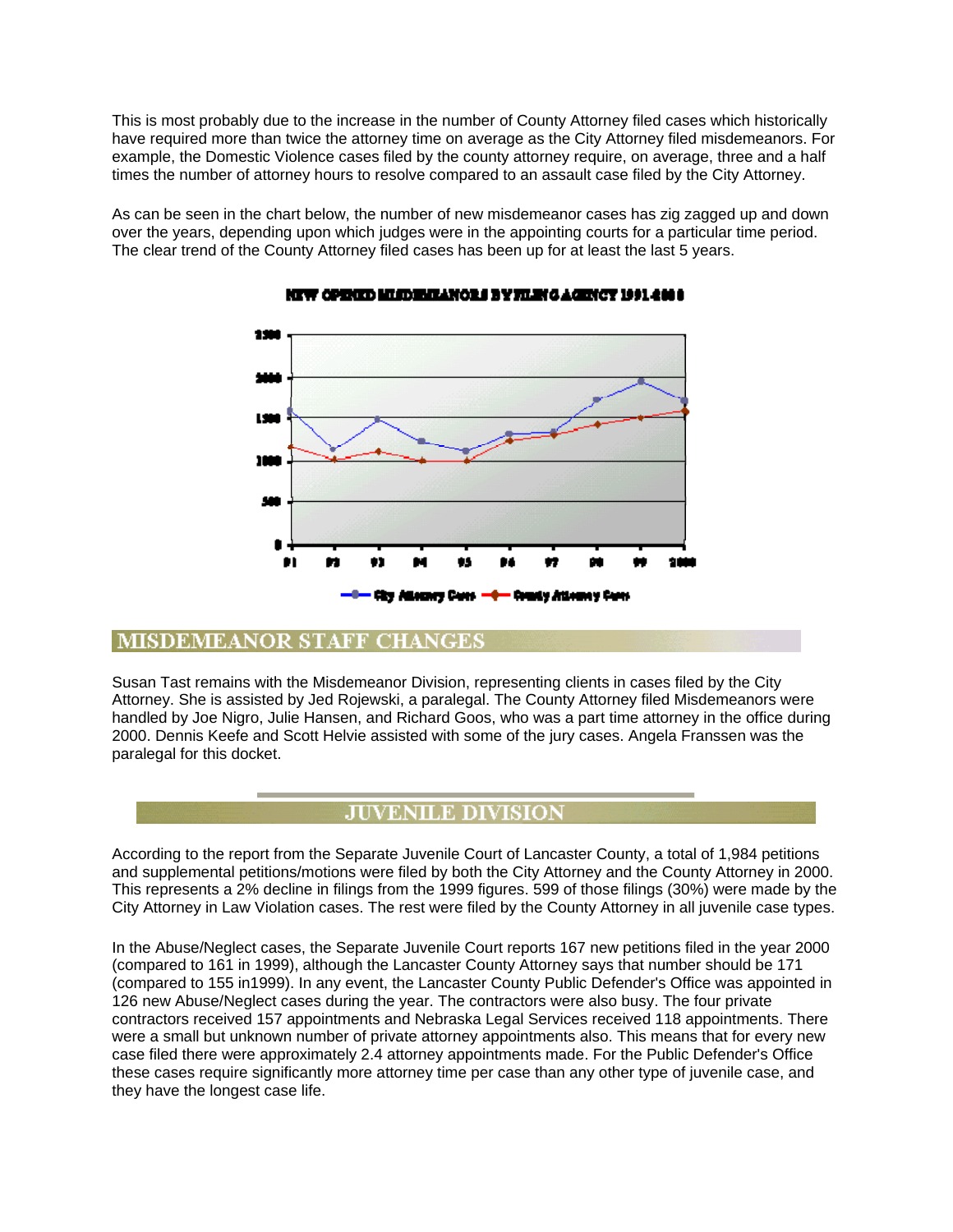In the Law Violation cases, the City and County Attorney combined report that they filed 1,674 new and supplemental petitions/motions in 2000 which was only a .5% decrease from the 1999 filings. The Lancaster County Public Defender's Office was appointed in 1017 Law Violation cases (new and supplemental filings) in 2000 which represents a 10% decrease from our 1999 figures. This also represents 61% of the total Law Violation filings for 2000 (our juvenile Law Violation indigency rate). The nature of the Law Violation cases changed very little in 2000 from previous years, with the exception of drug offenses. 9% of the Public Defender's new cases were drug offenses, the highest figure in the history of the office (in 1999, only 3% of the Law Violation cases were drug offenses). In terms of dispositions for closed Law Violation Cases, the number of Dismissals was down from the previous year (at 38%) while the number of Informal Hearings (59%) and Formal Hearings (3%) were up from the 1999 figures.

While the overall time devoted to juvenile cases closed in 2000 was up 3%, it is interesting to note that the case mix is changing. For example, of all the juvenile cases closed in 2000, the attorney time recorded for Abuse Neglect cases represented an 87% increase from that recorded for cases closed in 1999, while the amount of attorney time recorded for Law Violation cases decreased by 2% in that same time period. This means that in one year, the Abuse/Neglect cases went from representing a little over 9% of all attorney time devoted to juvenile cases to 17%.

Below is a chart displaying the four types of juvenile cases in the public defender's office first by the number of cases opened in 2000 and then by the percentage of Juvenile Division attorney time devoted to those case types:



ATTORNEY HOURS FOR CLOSED JUVENILE CASES



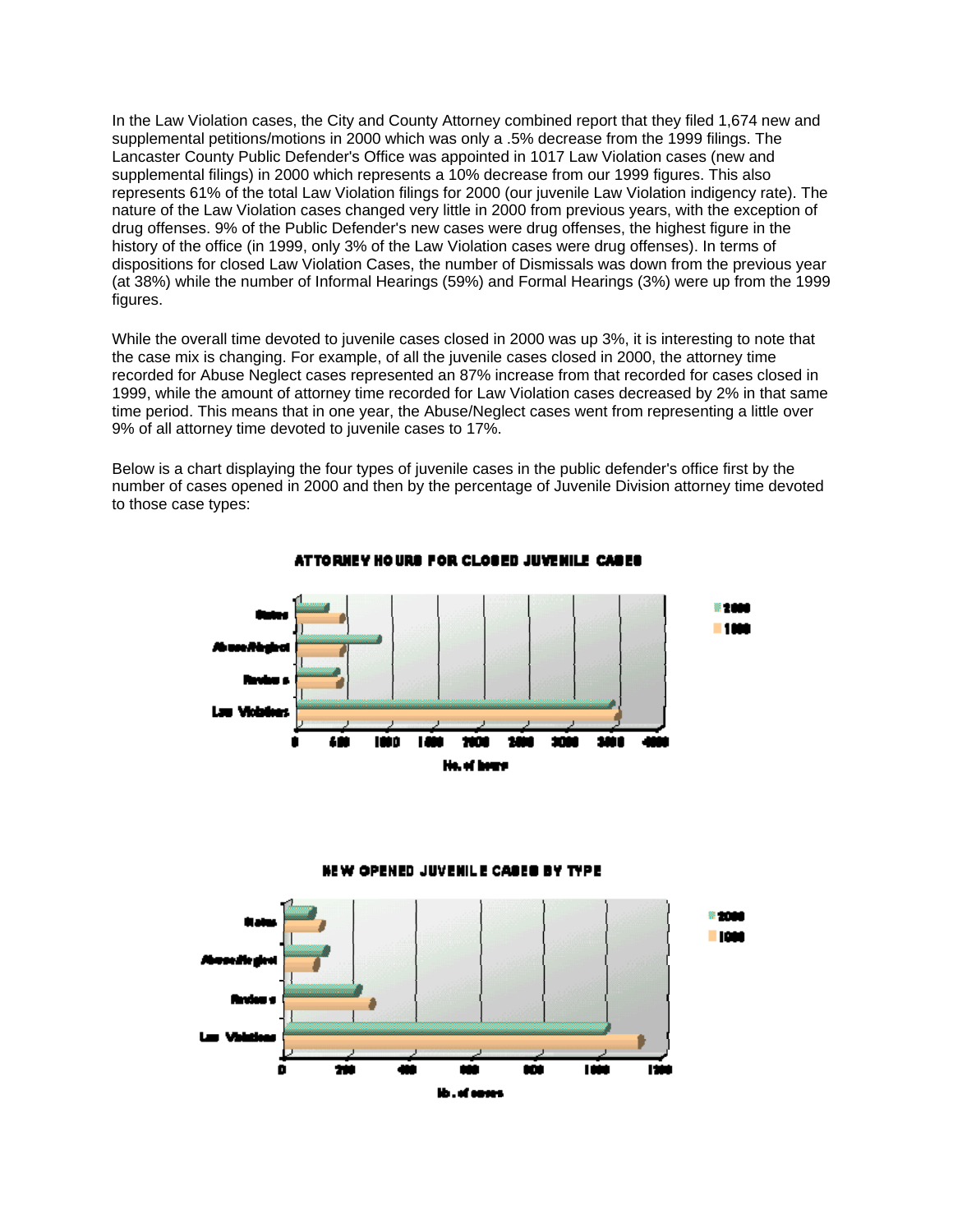## **JUVENILE DIVISION STAFF**

The Juvenile Division Staff did not have any changes in 2000. Margene Timm, the Juvenile Division Team Leader, spent considerable time working on two major projects outside of her caseload. The first was her work on a planning committee for a juvenile drug court which should be operational in early 2001. She also participated in the Stakeholders Group for Families First and Foremost (F3), which is a new federally funded program designed to serve seriously emotionally disturbed youth in Lancaster County. Margene was assisted in the Juvenile Division by attorneys Kristi Egger-Brown, Reggie Ryder, and Jennifer Villebro. Angela Onuoha is the paralegal for Abuse/Neglect Cases and Donna Garwood is the paralegal for Law Violation and Status cases.

## MENTAL HEALTH AND MISCELLANEOUS CASES

Historically, the Lancaster County Public Defender's Office has utilized a portion of one Felony Division attorneys' time to represent clients before the Lancaster County Board of Mental Health. With the crisis in the felony division workload in 1999, that changed. In 2000, the two Felony Division Team Leaders and the Elected Public Defender began rotating responsibility for the Mental Health cases. Later in 2000, the Juvenile Division Attorneys were also worked in to the rotation. For a number of reasons that we will discuss later in this report, this coverage has not worked satisfactorily. The number of new Mental Health cases climbed to 406 in 2000, an office record. In addition, the number of cases requiring a contested hearing to resolve has increased by 10% in recent years. Because of the number of cases and hearings, there has been continuing discussions of going to twice weekly hearings, which could create scheduling problems.

The Miscellaneous category of cases consists mainly of Felony Revocation of Probation matters and Fugitive From Justice cases, both handled by the Felony Division attorneys. The number of new cases has remained fairly constant the past three years, averaging 146 new cases per year.

## ADMINISTRATION AND SUPPORT

In September of 2000, Mary Gehr, longtime Administrative Services Officer for the Lancaster County Public Defender's Office, retired from that position. Mary had been in that position for 20 years providing us with her assistance in a variety of ways. She was always willing to help, no matter how busy, and she always kept her sense of humor. Mary was our friend, co-worker, and "mom". She always made sure that we had treats, expertly prepared by either herself or her family under her supervision. A reception was held in the public defender's office in her honor and it was attended by a large group of people who worked with Mary in City and County government over the years. Her family attended the Lancaster County Board meeting immediately before her departure to see Mary receive the " Commissioner's Award of Excellence" for her service to the county.

The newest member of our staff, Mayme Keagy, also resigned from our office staff in 2000. Mayme was our "Runner" and she performed her duties very well. Mayme got married in the fall of 2000, and she and her new husband moved to Madison, Wisconsin where he found new employment.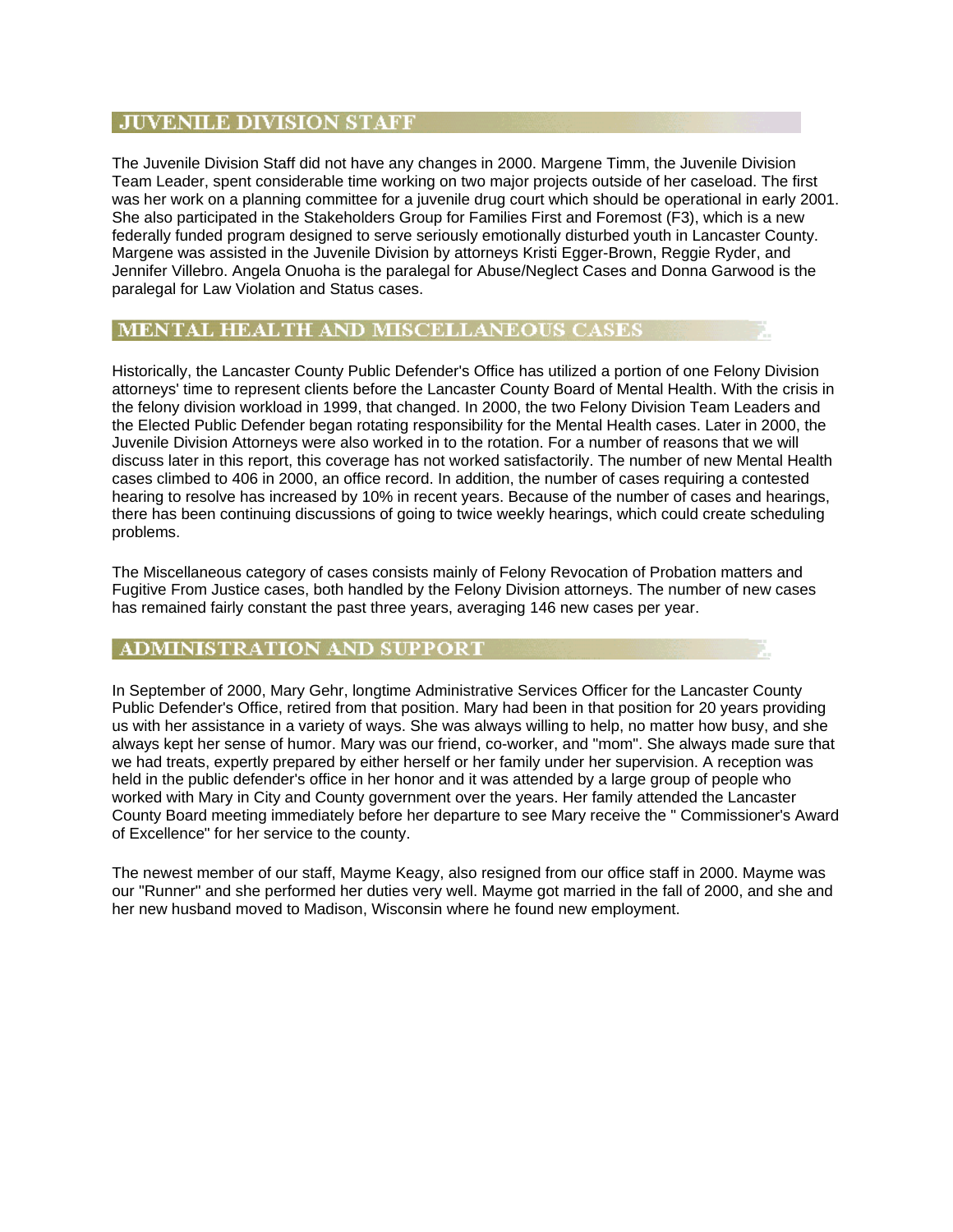## **KEY ISSUES FOR THE** UTUR

## **STAFFING**

With the reduction in the number of Major Cases pending in the office at the end of 2000 (particularly First Degree Murder Cases), the office made two staff changes which affects the way in which we provide coverage to the various caseloads. First, we moved the part time attorney position from the Misdemeanor Division to Mental Health cases. Secondly, we moved the felony attorney who carries a part time Misdemeanor caseload to Misdemeanors, full time. These are probably just temporary moves, because once the Major cases begin to increase, we will have to shift an attorney position back to the Felony Division.

The number of misdemeanors has been a problem for some time, and if the numbers continue at their present level, we will need to have a full time position added to the Misdemeanor Division. This is not due solely to the number of cases, but also to the type of cases and the nature of those cases. Specifically, the domestic violence cases have consumed more of our attorney time in recent years. The County Attorneys Office has added staff, both attorneys and paralegals to prosecute these cases. There is no plea bargaining in most of these cases which makes the time to resolve the case even greater.

The Mental health docket deserves more attention than we have been able to provide in the past. The part time attorney position is ideal for this docket but we anticipate that the part time may include upwards of 13-15 hours per week. In an attempt to move the cases along and provide better representation, we will try to become involved earlier in the process and utilize the independent evaluation process to a greater extent.

## **TECHNOLOGY**

We are in the very beginning phases of the development of a new case management information system that can be shared between the County Attorney and the Public Defender. A requirements study is to begin as we publish this annual report. The new system should allow us to realize greater efficiencies as we enter the 21st century.

Hardware upgrades are inevitable given the uses that computers are being put to these days. It is also inevitable given the City County Email-Calendering system that will be installed. We anticipate that we will begin the upgrade in FY02 and spread it over two years.

## **INDIGENCE SCREENER**

After years of anticipation, Lancaster County hired a "Defense Eligibility Technician" to screen individuals who were requesting appointed counsel, for eligibility. The Lancaster County Board is providing funding for the three-year pilot project, and the Nebraska Supreme Court approved model rules for the District and County Courts to implement the system. An Advisory Committee drafted policies and procedures and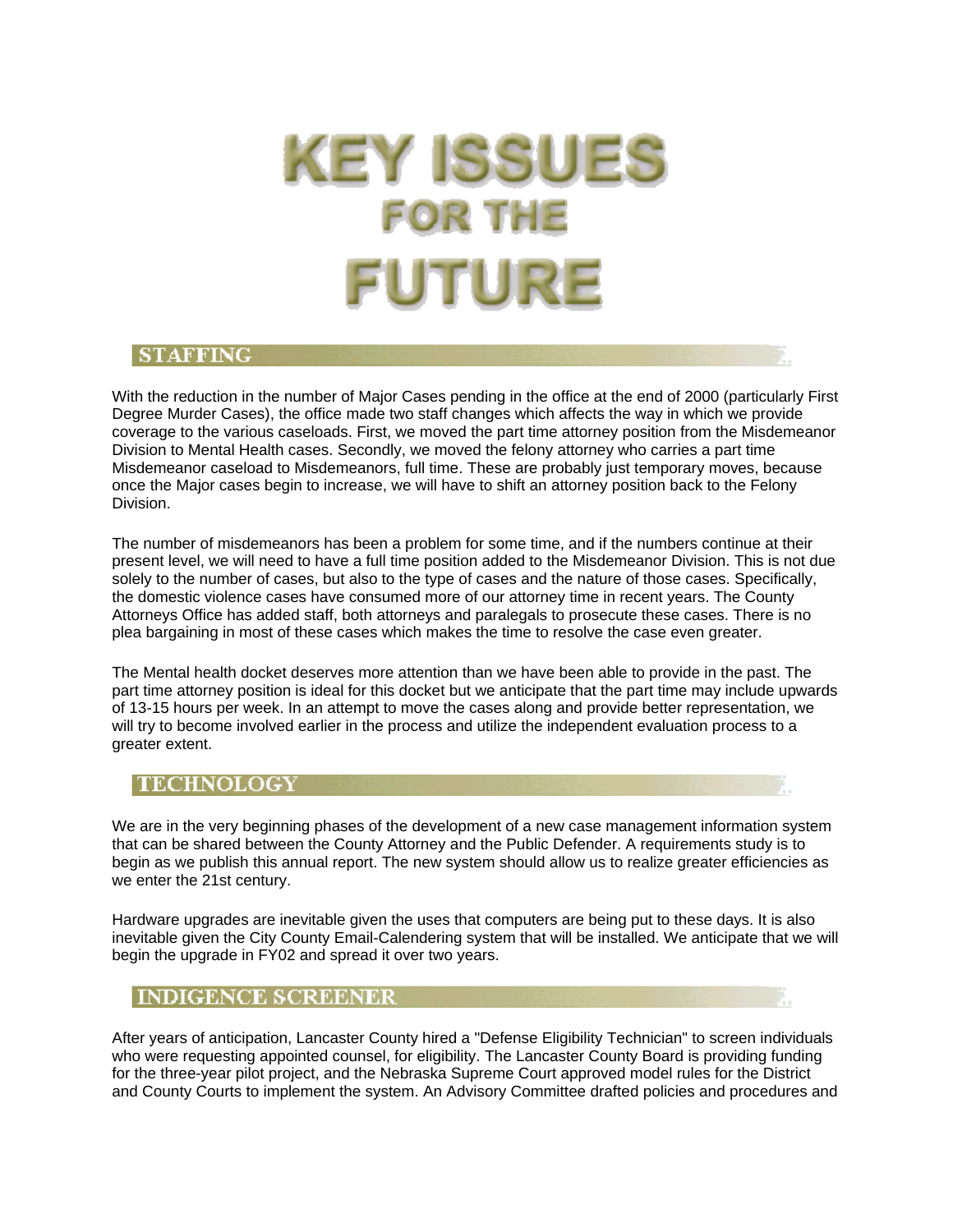interviewed candidates for the position. Ms. Catherine Rech was hired and serves under the County Court Judicial Administrator by written agreement between the state and the county.

## **INDIGENT DEFENSE SYSTEM**

The Lancaster County Indigent Defense Advisory Committee is a group of 5 attorneys, nominated by the Lincoln Bar Association and Appointed by the Lancaster County Commissioners , to advise the Public Defender and the County Board on indigent defense issues. This committee consists of Sean Brennan, Rodney Confer, Randy Goyette, Virginia Johnson, and Andrew Strotman. Two of their recommendations made in 2000, which were acted upon favorably by the County Commissioners, were the addition of juvenile law violation conflicts to three of the private attorney contractors in Juvenile Court, and the selection of a fourth contractor for work in abuse and neglect cases in Juvenile Court. The new contractor selected was Recknor and Associates (Steve Williams and Randy Wertz, attorneys).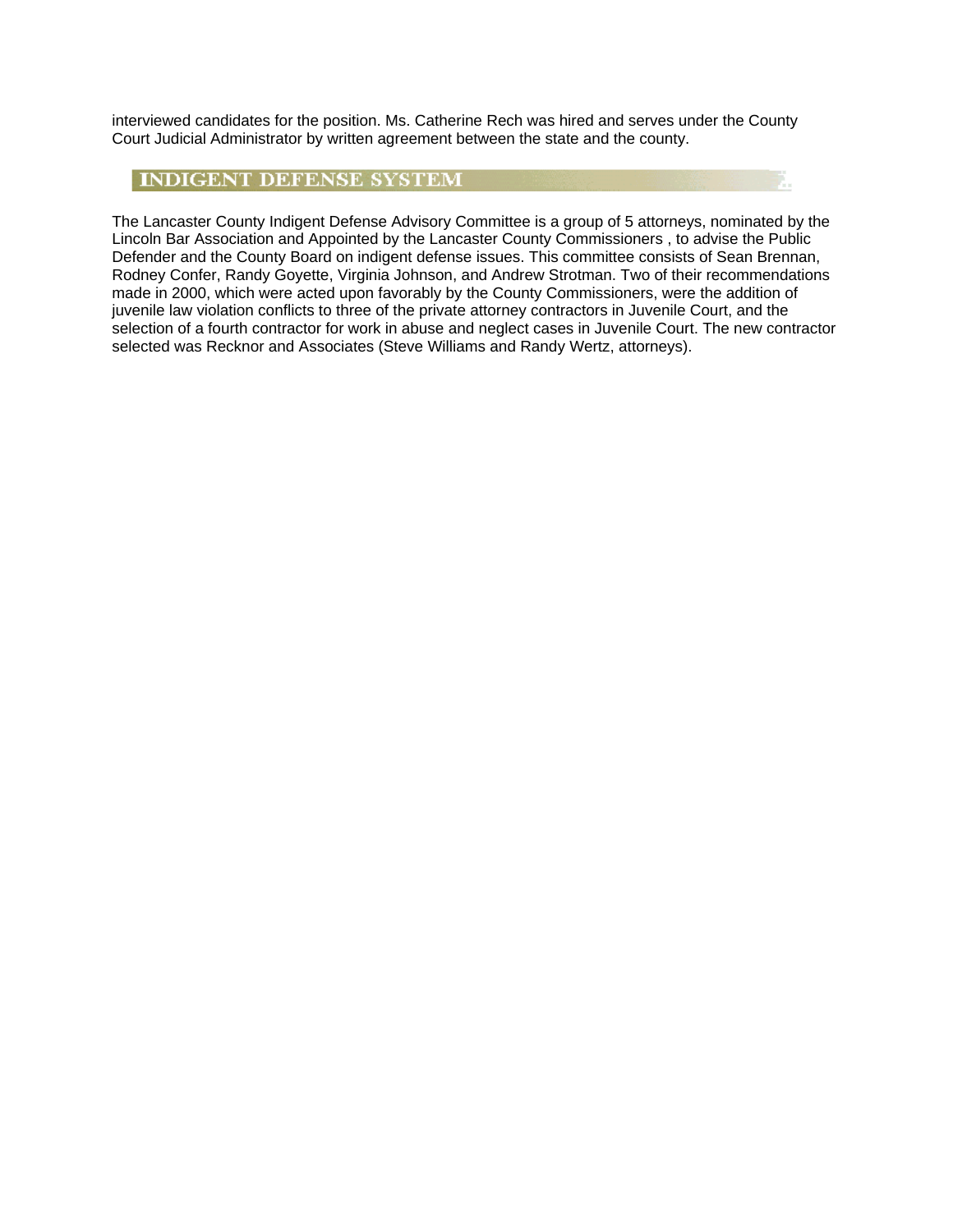## **2000 PUBLIC DEFENDER STAFF**

## **Public Defender**

Dennis R. Keefe University of Nebraska College of Law, 1972 Elected to Office of Public Defender, November, 1978

## **Chief Deputy Public Defender**

Scott P. Helvie University of Nebraska College of Law, 1976 Public Defender: 1976 - 1981, Lincoln County, Nebraska 1981 to present, Lancaster County, Nebraska Felony Division Team Leader

## **Deputy Public Defenders**

*Robert G. Hays* Antioch School of Law, 1977 Started in 1984 Felony Division Team Leader *Joseph D. Nigro* University of Nebraska College of Law, 1983 Started in 1983 Misdemeanor Division *Webb E. Bancroft* University of Nebraska College of Law, 1983 Started in 1989 Felony Division *Susan R. Tast* University of Nebraska College of Law, 1986 Started in 1989 Misdemeanor division *Margene M. Timm* University of Nebraska College of Law, 1983 Started in 1989 Juvenile Division Team Leader *Kristi Egger-Brown* University of Nebraska College of Law, 1988 Started in 1990 Juvenile Division *Shawn D. Elliott* University of Nebraska College of Law, 1989 Started in 1996 Felony Division *Paul E. Cooney* University of Nebraska College of Law, 1993 Started in 1996 Felony Division *Reggie L. Ryder* University of Nebraska College of Law, 1997 Started in 1998 Juvenile Division *Julie B. Hansen* University of Nebraska College of Law, 1993 Started in 1998 Felony and Misdemeanor Divisions *Timothy E. Sopinski* University of Nebraska College of Law, 1997

## **Felony Division**

Scott P. Helvie Robert G. Hays Webb E. Bancroft Paul E. Cooney Shawn D. Elliott Timothy E. Sopinski Timothy M. Eppler Julie B. Hansen

### **Misdemeanor Divison**

Susan R. Tast Joseph D. Nigro Julie B. Hansen

## **Juvenile**

Margene M. Timm Kristi Egger-Brown Reggie L. Ryder Jennifer K. Villebro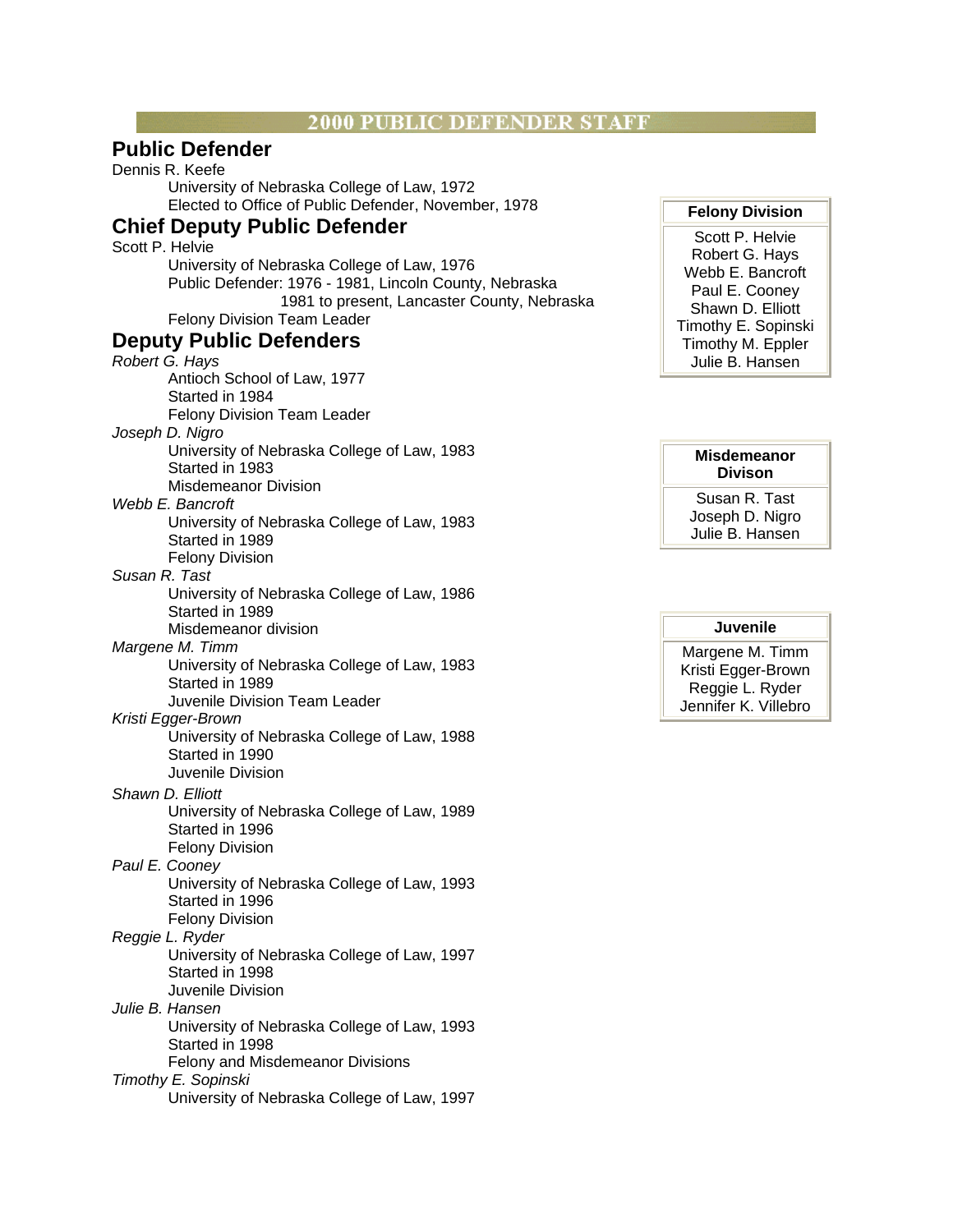Started in 1999 Felony Division *Jennifer K. Villebro* Creighton University College of Law, 1999 Started in 1999 Juvenile Division *Timothy M. Eppler* University of Nebraska College of Law, 1996 Started in 1999 Felony Division

## **Support Staff**

## **Office Manager**

Mary Gehr, 1980

## **Paralegals**

Monica Ross, 1976 Donna Garwood, 1982 Jed Rojewski, 1996 Angelia Onuoha, 1997 Kristi Gottberg, 1999 Angela Franssen, 1999 **Secretaries/Clerks**

Lori McGerr, 1983 Angela Owens, 1992 Michelle Scamehorn, 1997 Mayme Keagy, 1997

## **Law Clerks**

Elizabeth Callaghan, Lance Curtright, Adrienne Davis, Jason Hiveley, Jess Redman, Mark Bestul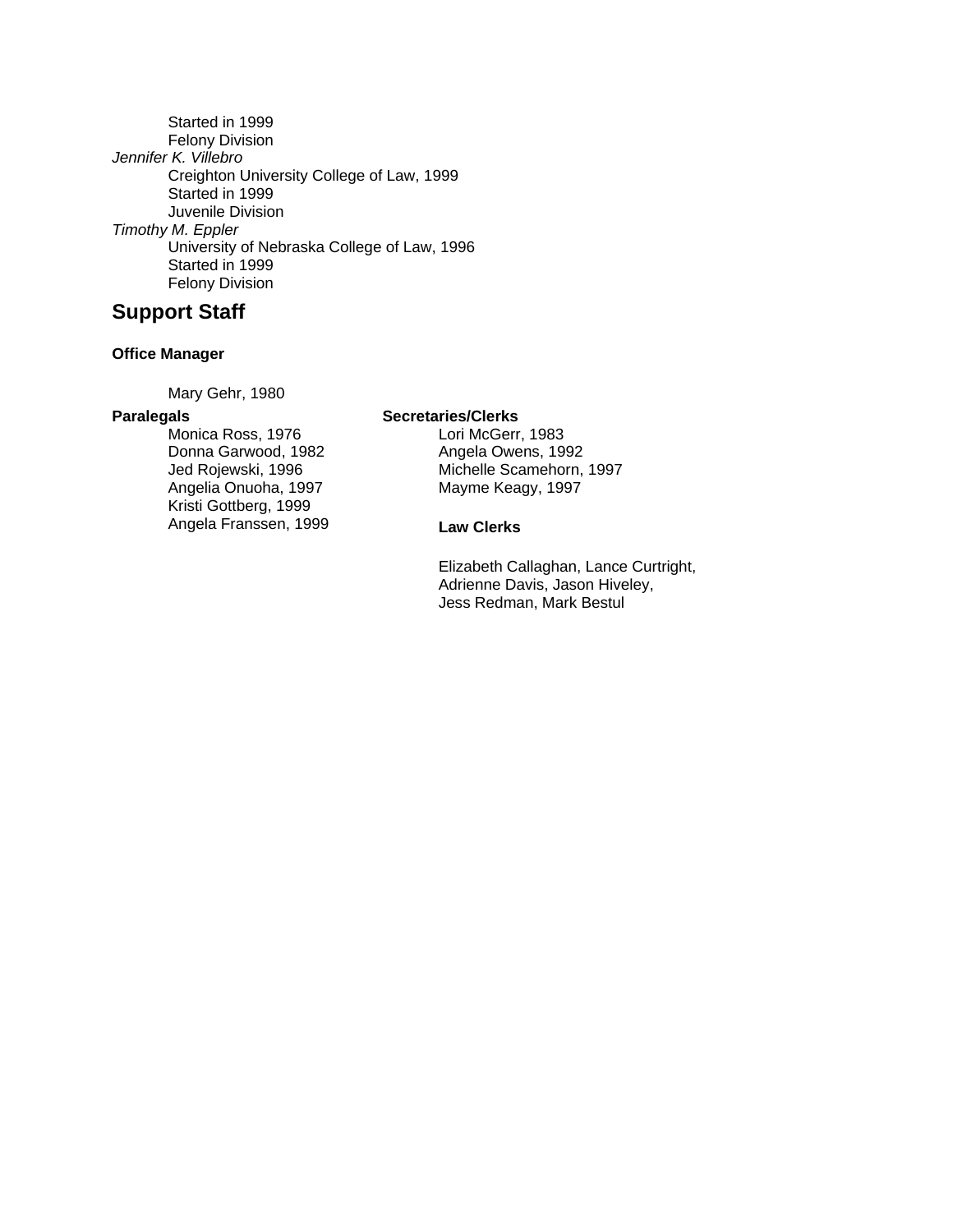## **APPENDIX A**

| Table 1                                   |  |  |  |  |  |  |  |
|-------------------------------------------|--|--|--|--|--|--|--|
| Lancaster County Public Defender's Office |  |  |  |  |  |  |  |
| Open/Closed Caseload Report 2000          |  |  |  |  |  |  |  |

| <b>Casetype</b>      | <b>Pending</b><br><b>Start</b> | <b>Opended</b><br>2000 | <b>Closed</b><br>2000 | <b>Pending End</b><br>2000 |
|----------------------|--------------------------------|------------------------|-----------------------|----------------------------|
| <b>Appeals</b>       | 48                             | 86                     | 85                    | 52                         |
| <b>Felonies</b>      | 321                            | 981                    | 1014                  | 300                        |
| <b>Juveniles</b>     | 506                            | 1453                   | 1519                  | 457                        |
| <b>Major Cases</b>   | 11                             | 9                      | 12                    | $\overline{7}$             |
| <b>Mentals</b>       | 7                              | 406                    | 436                   | 4                          |
| <b>Miscellaneous</b> | 30                             | 152                    | 143                   | 40                         |
| <b>Misdemeanors</b>  | 625                            | 3306                   | 3304                  | 680                        |
| <b>Totals</b>        | 1548                           | 6393                   | 6510                  | 1540                       |

## **Table 2** Lancaster County Public Defender's Office Historical Comparison of Cases Opened 1991-2000

| <b>Casetype</b>          | 1991 | 1992 | 1993 | 1994 | 1995 | 1996 | 1997 | 1998 | 1999 | 2000 |
|--------------------------|------|------|------|------|------|------|------|------|------|------|
| <b>Appeals</b>           | 68   | 67   | 71   | 57   | 81   | 46   | 71   | 58   | 85   | 86   |
| <b>Felonies</b>          | 746  | 689  | 686  | 779  | 741  | 774  | 840  | 962  | 976  | 981  |
| <b>Juveniles</b>         | 605  | 636  | 695  | 819  | 792  | 931  | 1288 | 1481 | 1605 | 1453 |
| <b>Major Cases</b>       | 8    | 8    | 9    | 10   | 6    | 6    | 9    | 16   | 13   | 9    |
| <b>Mental Commitment</b> | 298  | 266  | 75   | 254  | 322  | 270  | 324  | 379  | 391  | 409  |
| <b>Miscellaneous</b>     | 136  | 186  | 148  | 120  | 109  | 115  | 118  | 151  | 134  | 152  |
| <b>Misdemeanor</b>       | 2755 | 2133 | 2579 | 2225 | 2096 | 2560 | 2646 | 3148 | 3438 | 3306 |
| <b>Totals</b>            | 4616 | 3985 | 4263 | 4264 | 4147 | 4702 | 5296 | 6198 | 6642 | 6393 |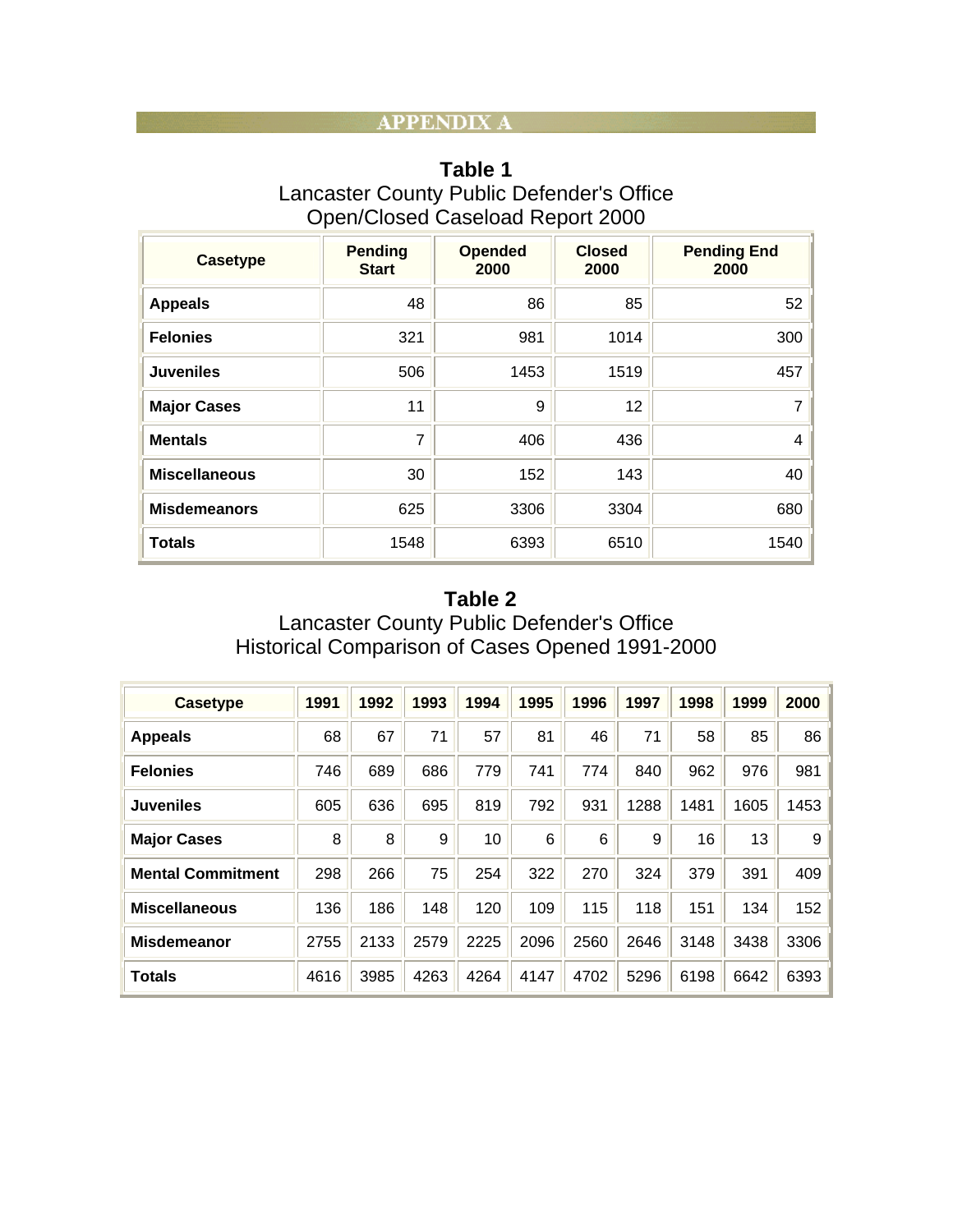## **EXAMPLE APPENDIX B**

**Lancaster County Public Defender Budget**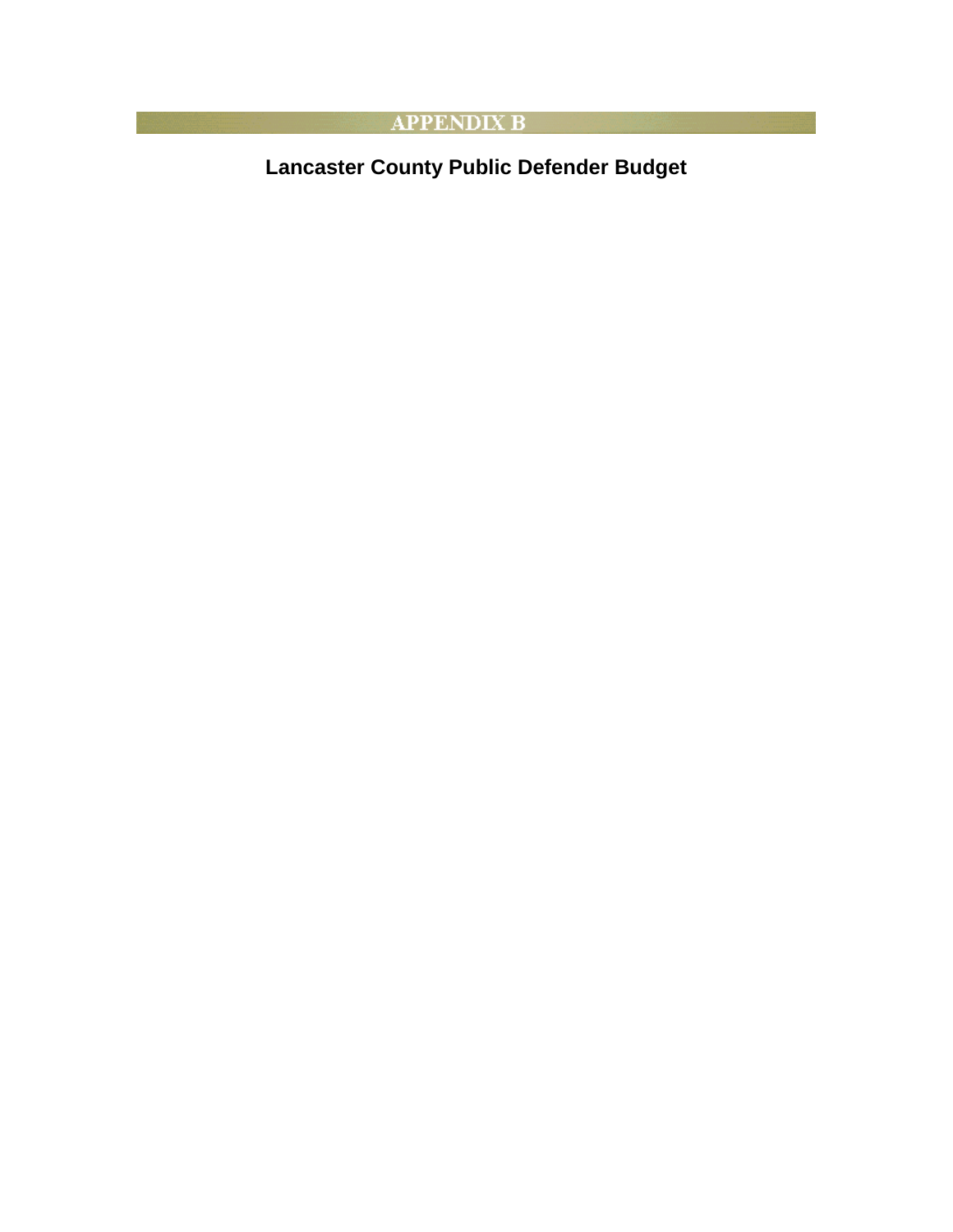## **APPENDIX C**

## **Constitutional & Statutory Background For Office of the Public Defender**

In all criminal prosecutions, the accused shall enjoy the right . . . to have the assistance of counsel for his defense.

## **Sixth Amendment Constitution of the United States**

In all criminal prosecutions the accused shall have the right to appear and defend in person or by counsel. . .

> **Article 1, Section 11 Constitution of the State of Nebraska**

## **Neb. Rev. Stat. 23-3401 (Reissue 1997)**

Public Defender in certain counties; election; There is hereby created in counties that now have or that shall hereafter attain a population in excess of one hundred thousand inhabitants, and in other counties upon approval by the county board, the Office of Public Defender, who, in counties having a population in excess of one hundred thousand inhabitants which have not elected a Public Defender prior to July 10, 1984, shall be elected at the next general election following July 10, 1984, or the year in which the county attain a population of one hundred thousand inhabitants, and who, in other counties, shall be elected a t the first general election of county officers following approval by the county board and every four year thereafter.

The Public Defender shall be a lawyer licensed to practice law in this state. He or she shall take office after election and qualification at the same time that other county officers take office, except that upon the creation of such office in any county, a qualified person may be appointed by the county board to serve as Public Defender until such office can be filled by an election in accordance with the provision s of this section.

In counties having a population of more than one hundred seventy thousand inhabitants, the Public Defender shall devote his or her full time to the legal work of the Office of the Public Defender and shall not engage in the private practice of law. All assistant Public Defenders in such counties shall devote their full time to the legal work of such Office of the Public Defender an shall not engage in the private practice of law so long as each assistant Public Defender shall receive the same annual salary as each deputy county attorney of comparable ability and experience shall receive in such counties.

No Public Defender or assistant Public Defender shall solicit or accept any fee for representing a criminal defendant in a prosecution in which the Public Defender or assistant is already acting as the defendant's court-appointed counsel.

\*\*\*\*\*\*\*\*\*\*\*\*\*\*\*\*\*\*\*\*\*\*\*\*\*\*\*\*\*\*\*\*\*\*\*\*\*\*\*\*\*\*\*\*\*\*\*\*\*\*\*\*\*\*\*\*\*\*\*\*\*\*\*\*\*\*\*\*\*\*\*\*\*\*\*\*\*\*\*\*\*\*\*\*\*

A Public Defender elected after November 1986 need not be a resident of the county when he or she files for election as Public Defender, but a Public Defender shall reside in the county in which he or she holds office except that in counties with a population of one hundred thousand or less inhabitants, the Public Defender shall not be required to reside in the county in which he or she holds office.

Neb. Rev. Stat. §23-3402 (Reissue 1997) Public Defender duties; appointment; prohibitions.